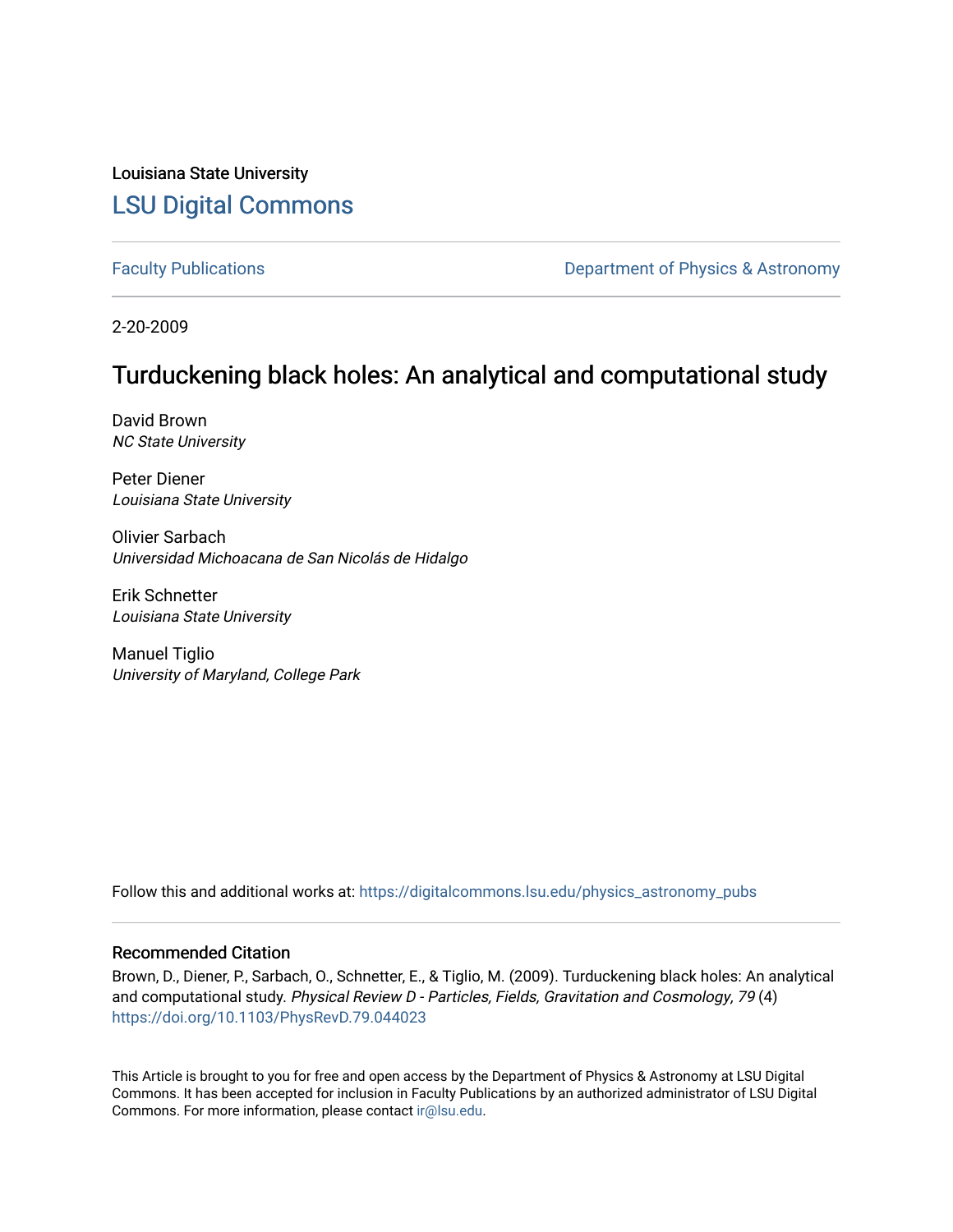# arXiv:0809.3533v2 [gr-qc] 21 Jan 2009 [arXiv:0809.3533v2 \[gr-qc\] 21 Jan 2009](http://arxiv.org/abs/0809.3533v2)

# Turduckening black holes: an analytical and computational study

David Brown,<sup>1</sup> Peter Diener,<sup>2, 3</sup> Olivier Sarbach,<sup>4</sup> Erik Schnetter,<sup>2, 3</sup> and Manuel Tiglio<sup>5, 6</sup>

<sup>1</sup>Department of Physics, North Carolina State University, Raleigh, NC 27695, USA

<sup>2</sup>Center for Computation & Technology, Louisiana State University, Baton Rouge, LA 70803, USA [∗](#page-1-0)

<sup>3</sup>Department of Physics & Astronomy, Louisiana State University, Baton Rouge, LA 70803, USA<sup>[†](#page-1-1)</sup>

<sup>4</sup>Instituto de Física y Matemáticas, Universidad Michoacana de San Nicolás de Hidalgo,

Edificio C-3, Cd. Universitaria, C. P. 58040 Morelia, Michoacán, México

 ${}^{5}$ Center for Fundamental Physics, Department of Physics,

University of Maryland, College Park, MD 20742, USA

 $6$ Center for Scientific Computation and Mathematical Modeling,

University of Maryland, College Park, MD 20742, USA

We provide a detailed analysis of several aspects of the turduckening technique for evolving black holes. At the analytical level we study the constraint propagation for a general family of BSSN-type formulation of Einstein's field equations and identify under what conditions the turducken procedure is rigorously justified and under what conditions constraint violations will propagate to the outside of the black holes. We present high-resolution spherically symmetric studies which verify our analytical predictions. Then we present three-dimensional simulations of single distorted black holes using different variations of the turduckening method and also the puncture method. We study the effect that these different methods have on the coordinate conditions, constraint violations, and extracted gravitational waves. We find that the waves agree up to small but non-vanishing differences, caused by escaping superluminal gauge modes. These differences become smaller with increasing detector location.

PACS numbers: 04.20.-q,04.25.Dm,04.30.Db

### I. INTRODUCTION

In a previous publication  $[1]$  we discussed the *turduckening* approach to numerical simulations of black holes in Einstein's theory. The technique relies on initially smoothing the data inside each black hole and solving the Einstein evolution equations everywhere at later times. The idea was first proposed in Ref. [\[2\]](#page-26-1) under the name of "free black hole evolution". It shares many similarities with the "stuffed black hole" [\[3](#page-26-2), [4](#page-26-3)] and "magic matter" [\[5](#page-26-4)] approaches. In Ref. [\[1](#page-26-0)] we presented a particular implementation that works in practice for binary black holes. We also provided justification for our implementation, and numerical evidence of the geometrical picture behind it. Complementary results based on very similar ideas were independently found and presented in Ref. [\[6\]](#page-26-5) under the name "filling the holes".

The intuitive rationale behind the turduckening approach is that the physics in the exterior of a black hole should be causally disconnected from the unphysical smoothing in the interior. This is the same rationale behind black hole excision [\[7,](#page-26-6) [8\]](#page-26-7), but here one proceeds in a different way. In particular, one does not need to place an inner boundary per black hole in order to remove the interior. The computational domain in this technique is trivial from a topological point of view, and therefore the discretization remains simple. Thus, the method shares the simplicity of the moving punctures technique [\[9,](#page-26-8) [10](#page-26-9)] but is not restricted to puncture–type initial data and does not require regularization of the equations near special points.

<span id="page-1-0"></span><sup>∗</sup>URL:<http://www.cct.lsu.edu/>

<span id="page-1-1"></span><sup>†</sup>URL:<http://relativity.phys.lsu.edu/>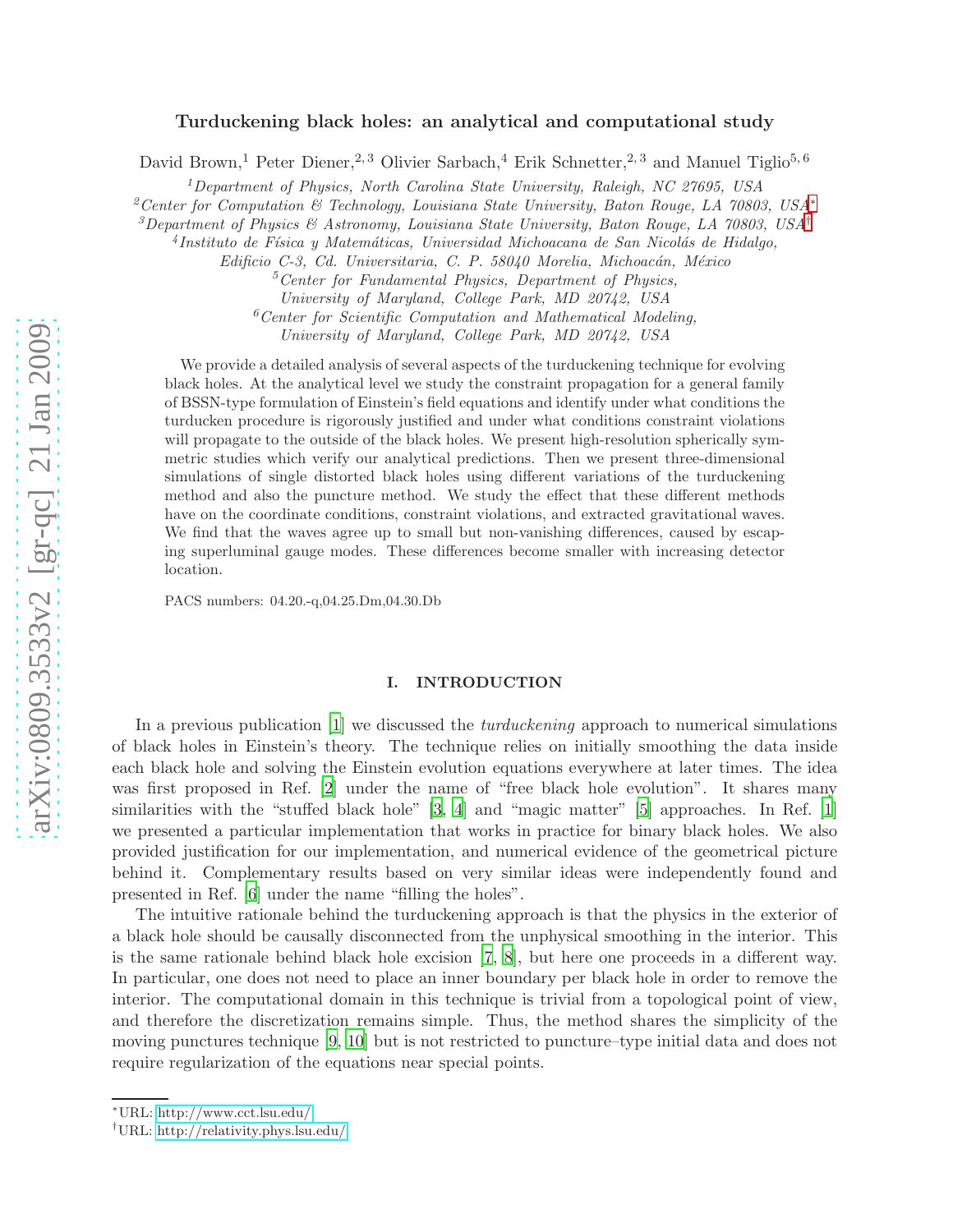In this paper we extend our analysis of the turducken technique, concentrating on both conceptual and practical issues.

We begin in Section [II](#page-3-0) by describing the formulation of the equations that we used in Ref. [\[1](#page-26-0)], which is a specific version of the BSSN-type family. We analyze in detail the hyperbolicity of both the main system and the subsidiary (constraint) system, placing particular emphasis on the propagation speeds of constraint violating modes. It is well known that in the Einstein equations the "true" degrees of freedom are coupled to coordinate and constrained degrees of freedom. One therefore needs to guarantee that, for the formulation of the Einstein evolution equations and the gauge conditions being used, the smoothing in the interior of each black hole does not affect the "physics" in the exterior. This is a non-trivial condition and, in fact, it is formulation and gauge dependent. In Section [II](#page-3-0) we show that there are some versions of the BSSN equations where this condition does not hold, and where constraint violations that originate in the interior of the black hole *do* propagate to the outside. However, we are also able to identify a class of BSSN–type equations for which we can rigorously guarantee that constraint violations inside the black hole do not leak to the outside.

Next we concentrate on the issue of whether gauge modes can escape from the interior of the black hole. The gauge conditions that we use are those of the moving punctures technique. In Section [II](#page-3-0) we show that some of the characteristic speeds depend on the solution itself. Therefore it is not possible to determine a priori whether or not some modes will become superluminal. There is nothing wrong with modes leaking from the black hole interior, as long as these modes represent the gauge freedom inherent in the evolution problem. It is nevertheless of conceptual and practical importance to understand how the turduckening procedure might affect the gauge outside the black hole. Below we turn to this point by analyzing the numerical data.

Having analyzed the system of equations at the continuum, and in particular, having shown that at that level the turduckening procedure does not introduce constraint violations to the exterior of a black hole, we address the discretization and numerical implementation in the following sections. We begin in Sec. [III](#page-10-0) with a brief description of the numerical codes that are used in this paper. In Sec. [IV](#page-11-0) we evolve turduckened initial data for a Schwarzschild black hole with a spherically symmetric one-dimensional code. Using this code we can corroborate with high numerical accuracy that the constraint violations in the formulation of the equations that we use do not leak to the outside, as expected from our analytical analysis.

The one-dimensional numerical studies also reveal an interesting property of turducken evolutions: even though the stuffing procedure initially introduces large constraint violations inside the black holes, these violations quickly decay to very small values as the evolution proceeds. This occurs because the shift vector quickly moves the coordinate grid points away from the future domain of dependence of the turduckened region, while the constraint-violating modes are confined to the inside of the black hole. The numerical data then relax to a portion of the stationary  $1 + \log$ "trumpet slice" of the black hole [\[11](#page-26-10), [12](#page-26-11), [13](#page-26-12)]. This is the same end state as obtained with puncture evolution.

We also use one-dimensional simulations to investigate the possibility of superluminal gauge modes. We find that gauge modes are in fact superluminal and propagate from the interior to the exterior of the black hole. In particular, the smoothing procedure affects the coordinate conditions outside the black hole. However, we find that the differences in gauge that arise from different types of smoothing quickly decay in time. As already mentioned, we find that the turducken solution approaches a portion of the trumpet slice, regardless of the type of smoothing.

Given that it has already been shown in  $\left[1, 6\right]$  that the turduckening procedure works in practice for binary black hole evolutions, we next analyze in detail several aspects of single black hole evolutions. In Sec. [V](#page-18-0) we present results from three-dimensional evolutions of a single distorted rotating black hole. This data is obtained by applying the smoothing procedure to puncture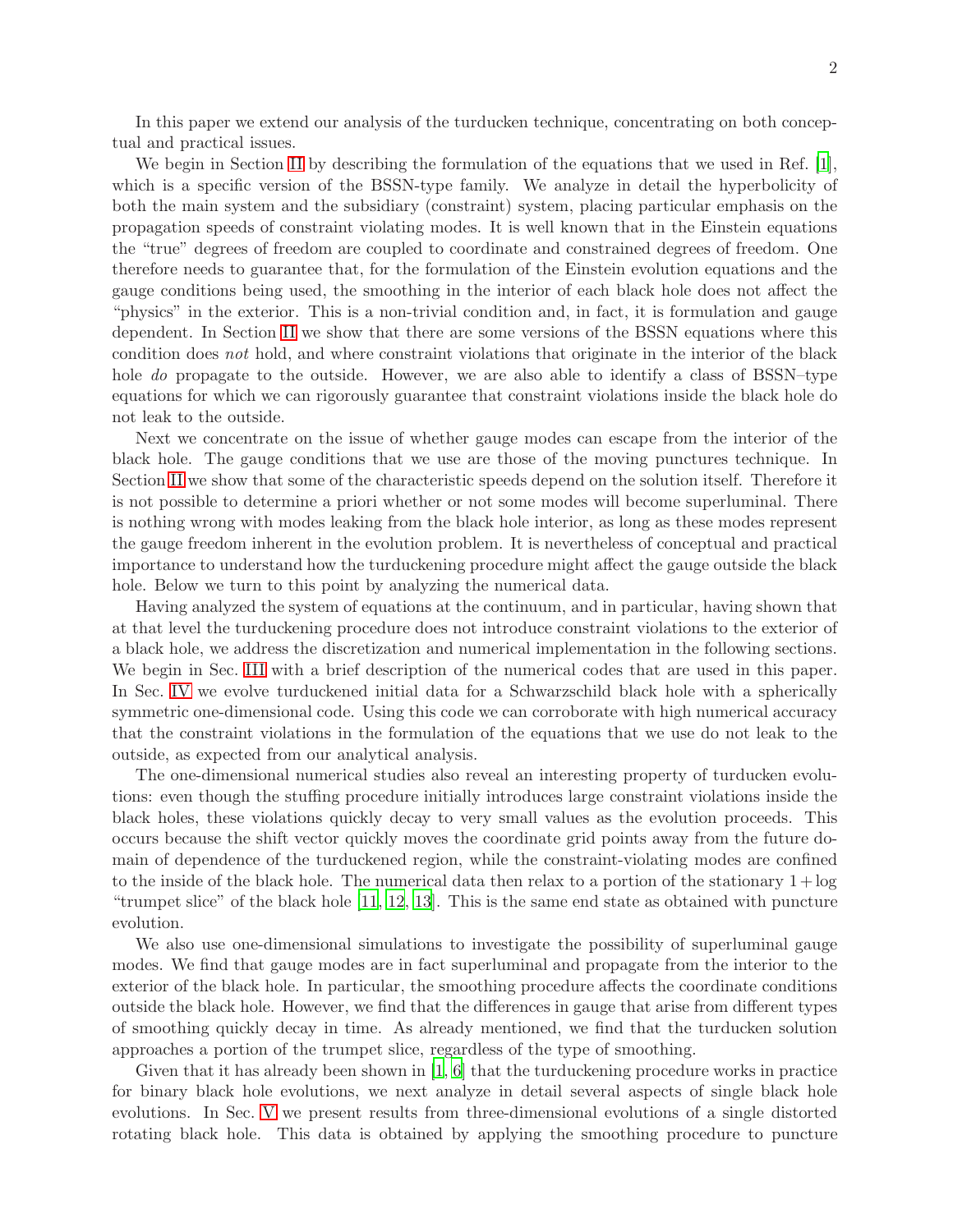initial data with Bowen–York extrinsic curvature. We compare in detail the gauge conditions and extracted waveforms produced in calculations with turduckening regions of different sizes as well as a pure puncture evolution. We also show that we have fourth order convergence in the extracted waveforms.

We find, in agreement with the one-dimensional results, that superluminal gauge modes are able to propagate to the outside of the horizon. However, if the turduckening region is sufficiently small, the effect of these gauge modes decreases with radius outside of the black hole, and becomes small enough that for practical purposes it can be disregarded in 3D simulations.

Comparing the waveforms from turduckening and pure puncture runs, we find that the differences are very small and that most of them converge to zero with increasing resolution. The remaining differences are caused by the differences in gauge at the finite detector locations and are found to become smaller with increasing detector location.

Section [VI](#page-24-0) contains some final remarks.

## <span id="page-3-0"></span>II. FORMULATION OF THE EQUATIONS, CONSTRAINT PROPAGATION, HYPERBOLICITY, AND CHARACTERISTIC SPEEDS

In this section we first give the explicit form of the evolution and constraint equations used in our Cauchy formulation of Einstein's field equations. It is a special case of the family of formulations analyzed in [\[14](#page-26-13)]. Next, we summarize the conditions under which this formulation is hyperbolic and give the characteristic speeds. Finally, we extend the analysis performed in [\[14](#page-26-13)] by deriving the constraint propagation system, describing the propagation of constraint violations, and analyzing its hyperbolic structure. In particular, we give necessary conditions for this system to be symmetric hyperbolic and possess no superluminal speeds. We then prove that under these conditions constraint violations inside a black hole which are present in the turducken approach cannot propagate to the domain of outer communication.

### A. Formulation of the equations

As mentioned in the introduction, we consider a BSSN-type formulation of Einstein's equations where the three metric  $\gamma_{ij}$  and the extrinsic curvature  $K_{ij}$  are decomposed according to

$$
\gamma_{ij} = e^{4\phi} \tilde{\gamma}_{ij} \tag{1}
$$

$$
K_{ij} = e^{4\phi} \left( \tilde{A}_{ij} + \frac{1}{3} \tilde{\gamma}_{ij} K \right).
$$
 (2)

Here, the conformal factor  $e^{2\phi}$  is chosen such the conformal metric  $\tilde{\gamma}_{ij}$  has unit determinant, and  $K = \gamma^{ij} K_{ij}$  and  $\tilde{A}_{ij}$  are the trace and the trace-less part, respectively, of the conformally rescaled extrinsic curvature. The  $3 + 1$  decomposition of Einstein's equations along with suitable gauge conditions for lapse ( $\alpha$ ) and shift ( $\beta^{i}$ ) yields the following evolution system [\[14](#page-26-13)]<sup>1</sup>

<sup>&</sup>lt;sup>1</sup> There are two sign errors in Eqs.  $(5)$  and  $(6)$  of Ref. [\[14](#page-26-13)]. The first is in front of the second term of Eq.  $(5)$  and the second in front of the fourth term in Eq. (6). Since these errors only affect lower order terms they do not affect the results in [\[14\]](#page-26-13) in any way. We thank Dae-Il Choi for pointing out these errors to us.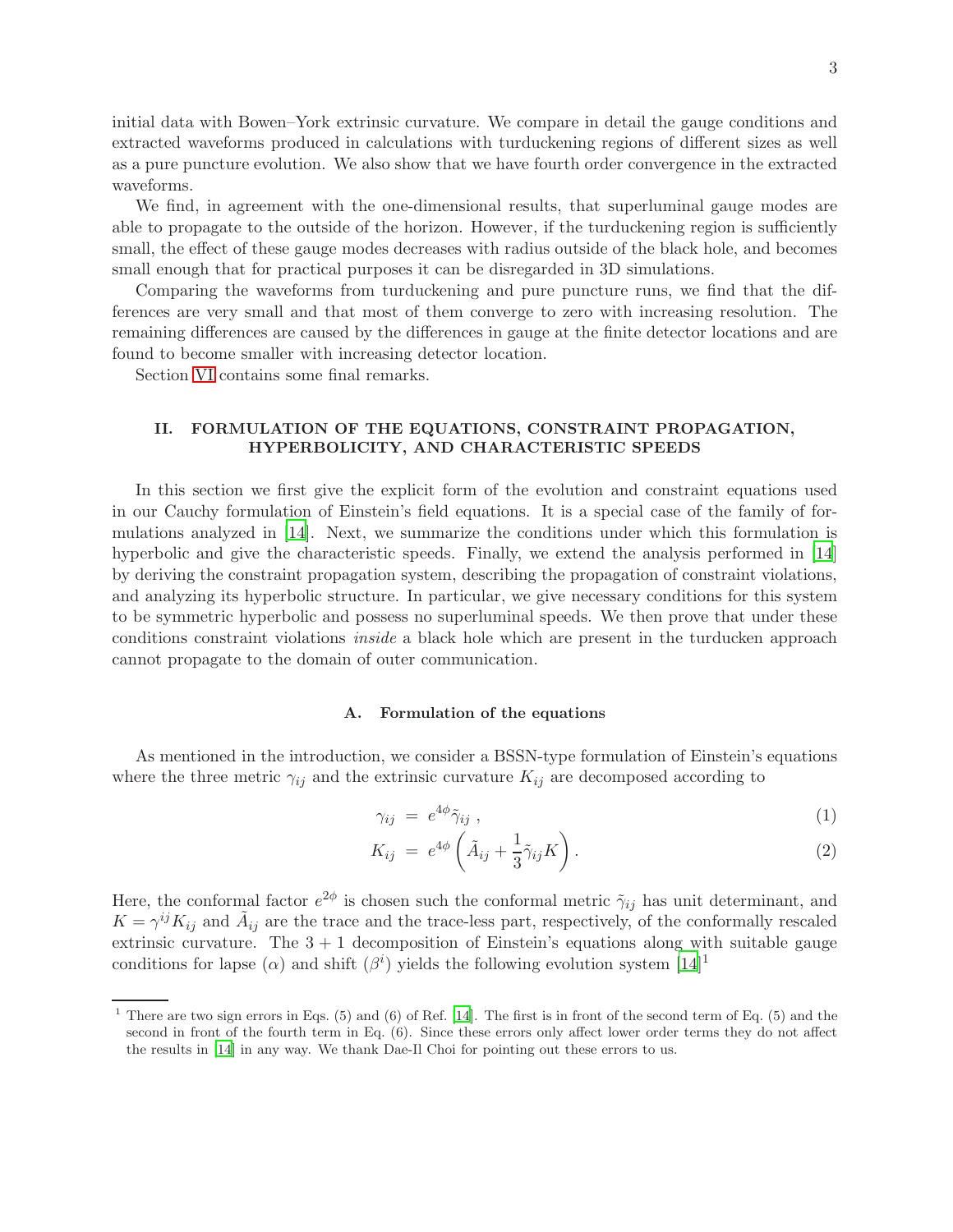<span id="page-4-0"></span>
$$
\hat{\partial}_0 \alpha = -\alpha^2 f(\alpha, \phi, x^\mu)(K - K_0(x^\mu)),\tag{3}
$$

$$
\hat{\partial}_0 K = -e^{-4\phi} \left[ \tilde{D}^i \tilde{D}_i \alpha + 2\partial_i \phi \cdot \tilde{D}^i \alpha \right] + \alpha \left( \tilde{A}^{ij} \tilde{A}_{ij} + \frac{1}{3} K^2 \right) - \alpha S, \tag{4}
$$

$$
\hat{\partial}_0 \beta^i = \alpha^2 G(\alpha, \phi, x^{\mu}) B^i, \tag{5}
$$

$$
\hat{\partial}_0 B^i = e^{-4\phi} H(\alpha, \phi, x^{\mu}) \hat{\partial}_0 \tilde{\Gamma}^i - \eta^i (B^i, \alpha, x^{\mu})
$$
\n(6)

$$
\hat{\partial}_0 \phi = -\frac{\alpha}{6} K + \frac{1}{6} \partial_k \beta^k, \tag{7}
$$

$$
\hat{\partial}_0 \tilde{\gamma}_{ij} = -2\alpha \tilde{A}_{ij} + 2\tilde{\gamma}_{k(i}\partial_j)\beta^k - \frac{2}{3}\tilde{\gamma}_{ij}\partial_k\beta^k, \tag{8}
$$

$$
\hat{\partial}_0 \tilde{A}_{ij} = e^{-4\phi} \left[ \alpha \tilde{R}_{ij} + \alpha R_{ij}^{\phi} - \tilde{D}_i \tilde{D}_j \alpha + 4 \partial_{(i} \phi \cdot \tilde{D}_j \alpha \right]^{TF} + \alpha K \tilde{A}_{ij} - 2 \alpha \tilde{A}_{ik} \tilde{A}_{j}^k + 2 \tilde{A}_{k(i} \partial_j) \beta^k - \frac{2}{3} \tilde{A}_{ij} \partial_k \beta^k - \alpha e^{-4\phi} \hat{S}_{ij}, \tag{9}
$$

$$
\hat{\partial}_{0}\tilde{\Gamma}^{i} = \tilde{\gamma}^{kl}\partial_{k}\partial_{l}\beta^{i} + \frac{1}{3}\tilde{\gamma}^{ij}\partial_{j}\partial_{k}\beta^{k} + \partial_{k}\tilde{\gamma}^{kj}\cdot\partial_{j}\beta^{i} - \frac{2}{3}\partial_{k}\tilde{\gamma}^{ki}\cdot\partial_{j}\beta^{j}
$$

$$
-2\tilde{A}^{ij}\partial_{j}\alpha + 2\alpha\left[ (m-1)\partial_{k}\tilde{A}^{ki} - \frac{2m}{3}\tilde{D}^{i}K + m(\tilde{\Gamma}^{i}_{kl}\tilde{A}^{kl} + 6\tilde{A}^{ij}\partial_{j}\phi) \right] - S^{i}, \quad (10)
$$

where we have introduced the operator  $\hat{\partial}_0 = \partial_t - \beta^j \partial_j$ . Here, all quantities with a tilde refer to the conformal three metric  $\tilde{\gamma}_{ij}$  and the latter is used in order to raise and lower indices. In particular,  $\tilde{D}_i$  and  $\tilde{\Gamma}^k_{ij}$  refer to the covariant derivative and the Christoffel symbols, respectively, with respect to  $\tilde{\gamma}_{ij}$ . The expression  $[\cdots]^{TF}$  denotes the trace-less part (with respect to the metric  $\tilde{\gamma}_{ij}$ ) of the expression inside the parentheses, and

$$
\tilde{R}_{ij} = -\frac{1}{2}\tilde{\gamma}^{kl}\partial_k\partial_l\tilde{\gamma}_{ij} + \tilde{\gamma}_{k(i}\partial_j)\tilde{\Gamma}^k - \tilde{\Gamma}_{(ij)k}\partial_l\tilde{\gamma}^{lk} + \tilde{\gamma}^{ls}\left(2\tilde{\Gamma}^k_{l(i}\tilde{\Gamma}_{j)ks} + \tilde{\Gamma}^k_{is}\tilde{\Gamma}_{klj}\right),\tag{11}
$$

$$
R_{ij}^{\phi} = -2\tilde{D}_i\tilde{D}_j\phi - 2\tilde{\gamma}_{ij}\tilde{D}^k\tilde{D}_k\phi + 4\tilde{D}_i\phi\tilde{D}_j\phi - 4\tilde{\gamma}_{ij}\tilde{D}^k\phi\tilde{D}_k\phi.
$$
\n(12)

The gauge conditions imposed on the lapse, Eq.  $(3)$ , is a generalization of the Bona-Masso condition [\[15\]](#page-26-14) where  $f(\alpha, \phi, x^{\mu})$  is a smooth and strictly positive function and  $K_0(x^{\mu})$  is an arbitrary smooth function. The conditions imposed on the shift in Eqs.  $(5,6)$  is a generalization of the hyperbolic Gamma driver [\[16](#page-26-15)] condition where  $G(\alpha, \phi, x^{\mu})$  and  $H(\alpha, \phi, x^{\mu})$  are smooth, strictly positive functions, and  $\eta^{i}(B^j, \alpha, x^{\mu})$  is a smooth vector-valued function. The term  $\hat{\partial}_0 \tilde{\Gamma}^i$  in Eq. [\(6\)](#page-4-0) is set equal to the right-hand side of Eq. [\(10\)](#page-4-0). Note that we use the operator  $\hat{\partial}_0$  (as opposed to  $\partial_t$ ) in these gauge conditions; not only does this simplify the analysis of the principal part of the evolution equations, it also results in stable binary black hole evolutions for moving punctures [\[17](#page-26-16)] and the turducken approach [\[1\]](#page-26-0).

Finally, the parameter m which was introduced in [\[18](#page-26-17)], controls how the momentum constraint is added to the evolution equations for the variable  $\tilde{\Gamma}^i$ . The standard choice in numerical simulations is  $m = 1$  which eliminates the divergence of  $\tilde{A}^{ij}$  in Eq. [\(10\)](#page-4-0). However, we find it instructive not to fix  $m = 1$  in this article. The source terms S,  $\hat{S}_{ij}$  and  $S^i$  are defined in terms of the four Ricci tensor,  $R_{ij}^{(4)}$ , and the constraint variables

<span id="page-4-1"></span>
$$
H = \frac{1}{2} \left( \gamma^{ij} R_{ij}^{(\gamma)} + K^2 - K^{ij} K_{ij} \right), \tag{13}
$$

$$
M_i \equiv \tilde{D}^j \tilde{A}_{ij} - \frac{2}{3} \tilde{D}_i K + 6 \tilde{A}_{ij} \tilde{D}^j \phi,
$$
\n(14)

$$
C_{\Gamma}^{i} \equiv \tilde{\Gamma}^{i} + \partial_{j} \tilde{\gamma}^{ij} , \qquad (15)
$$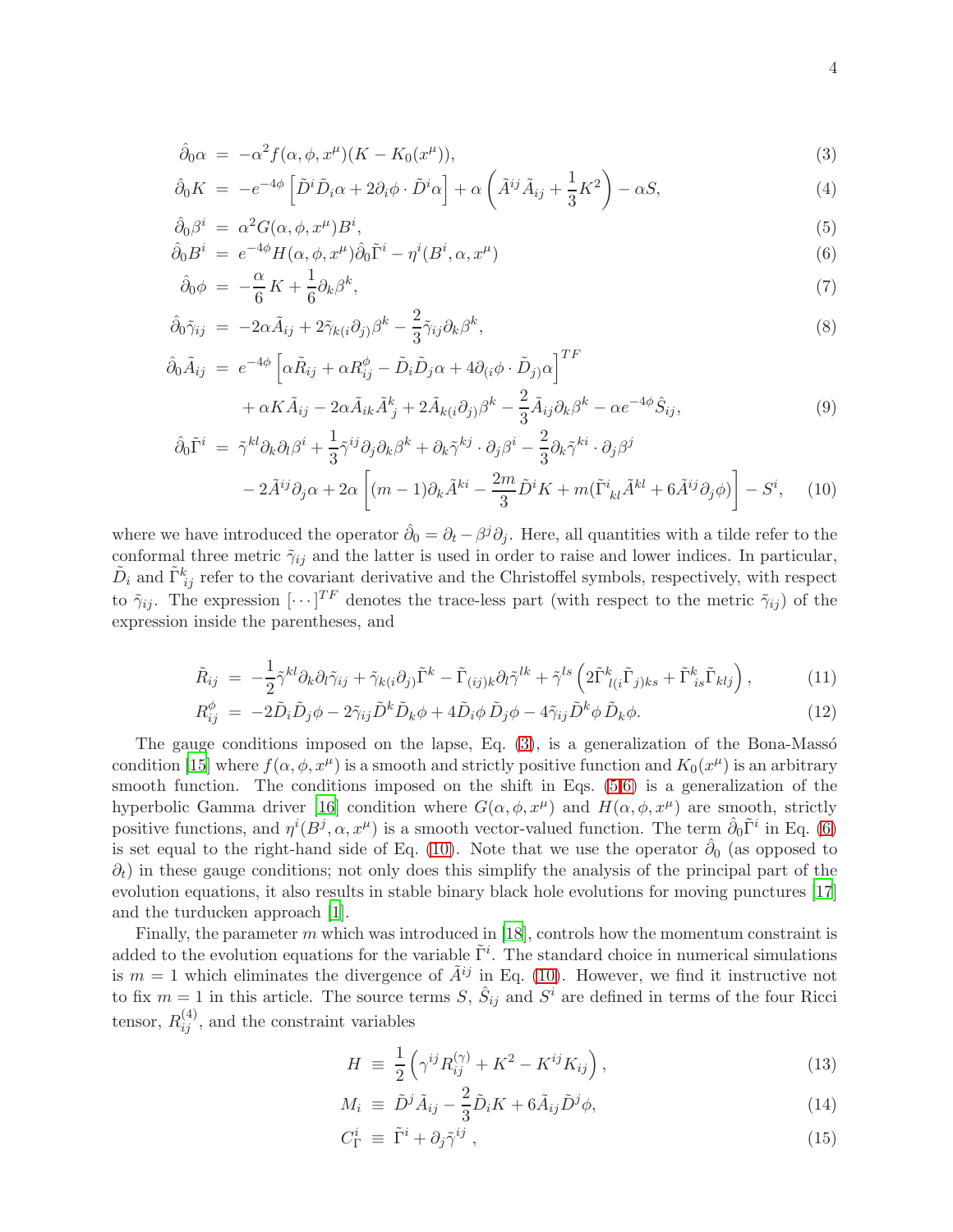<span id="page-5-0"></span>
$$
S = \gamma^{ij} R_{ij}^{(4)} - 2H,\tag{16}
$$

$$
\hat{S}_{ij} = \left[ R_{ij}^{(4)} + \tilde{\gamma}_{k(i}\partial_j) C_{\Gamma}^k \right]^{TF}, \qquad (17)
$$

$$
S^i = 2\alpha m \tilde{\gamma}^{ij} M_j - \hat{\partial}_0 C^i_{\Gamma} . \qquad (18)
$$

In vacuum, the evolution equations consist of Eqs. [\(3-10\)](#page-4-0) with  $S=0$ ,  $\hat{S}_{ij}=0$ ,  $S^i=0$ . In order to obtain a solution to Einstein's vacuum field equations, one also has to solve the constraints  $H = 0$ ,  $M_i = 0$  and  $C_{\Gamma}^i = 0$ . Below, we show that for  $m = 1$  it is sufficient to solve these constraints on an initial Cauchy surface in the region exterior to black holes. The constraint propagation system then guarantees that these constraints hold at all events which are future to the initial surface and outside the black hole regions, provided suitable boundary conditions are specified at the outer boundary of the computational domain.

### <span id="page-5-1"></span>B. Hyperbolicity and characteristic speeds for the main system

The evolution system [\(3-10\)](#page-4-0) is first order in time and mixed first/second order in space. There exist at least three different methods for analyzing hyperbolicity (that is, the well–posedness of the Cauchy formulation) for such systems. The first method consists in reducing the system to fully first order by introducing extra variables (and constraints) and to show that the resulting first order system is strongly or symmetric hyperbolic (see [\[19](#page-26-18)] for definitions). The hyperbolicity of the BSSN equations with a fixed shift and a densitized lapse or a Bona-Masso type condition using this method has been established in Refs. [\[20](#page-26-19)] and [\[14\]](#page-26-13). The second method which was developed in Refs. [\[21,](#page-26-20) [22](#page-26-21)] is also based on a first order system. However, the reduction makes use of pseudo-differential operators. This has the advantage of not introducing any new constraints. Unlike the first method, this results in a unique first order system. The hyperbolicity of the BSSN equations with a Bona-Massó type condition and a hyperbolic Gamma driver type condition was shown in [\[14](#page-26-13)] using this method. Finally, the third method which has been proposed in Ref. [\[23](#page-27-0)] and applied to BSSN in Ref. [\[24](#page-27-1)] consists in finding an energy norm which, in the limit of frozen coefficients, is conserved. This method has been shown [\[25\]](#page-27-2) to be equivalent to obtaining a first order symmetric hyperbolic reduction with the first method.

Based on the second method, the following characteristic speeds with respect to normal observers for the evolution system [\(3-10\)](#page-4-0) were found in [\[14](#page-26-13)]:  $0, \pm \mu_1, \pm \mu_2, \pm \mu_3, \pm \mu_4, \pm \mu_5$  and  $\pm \mu_6$  where

$$
\mu_1 = \sqrt{f}
$$
,  $\mu_2 = \sqrt{\frac{4m-1}{3}}$ ,  $\mu_3 = \sqrt{m}$ , (19)

$$
\mu_4 = 1,
$$
\n $\mu_5 = \sqrt{GH},$ \n $\mu_6 = \sqrt{\frac{4GH}{3}}.$ \n(20)

When considering high-frequency perturbations of smooth solutions it is possible to classify the characteristic fields as gauge fields, constraint-violating fields and gravitational radiation [\[26](#page-27-3), [27](#page-27-4)]. According to this classification, the fields propagating with speeds  $\mu_1$ ,  $\mu_5$  and  $\mu_6$  correspond to gauge modes, the fields propagating with speeds  $\mu_2$  and  $\mu_3$  to constraint-violating modes and the fields propagating with speeds  $\mu_4$  to gravitational radiation. As shown below, this statement can be strengthened by noticing that  $0, \mu_2$  and  $\mu_3$  are the characteristic speeds of the constraint propagation system. In fact, it can be shown [\[28](#page-27-5)] under quite general assumptions that the characteristic speeds of the constraint propagation system are a subset of the speeds of the main evolution system.

In [\[14\]](#page-26-13) the following necessary conditions for strong hyperbolicity are given:  $f > 0$ ,  $m > 1/4$  and  $GH > 0$  or  $f > 0$ ,  $m > 1/4$  and  $G = H = 0$ . (Notice that for  $G = H = 0$  the evolution equation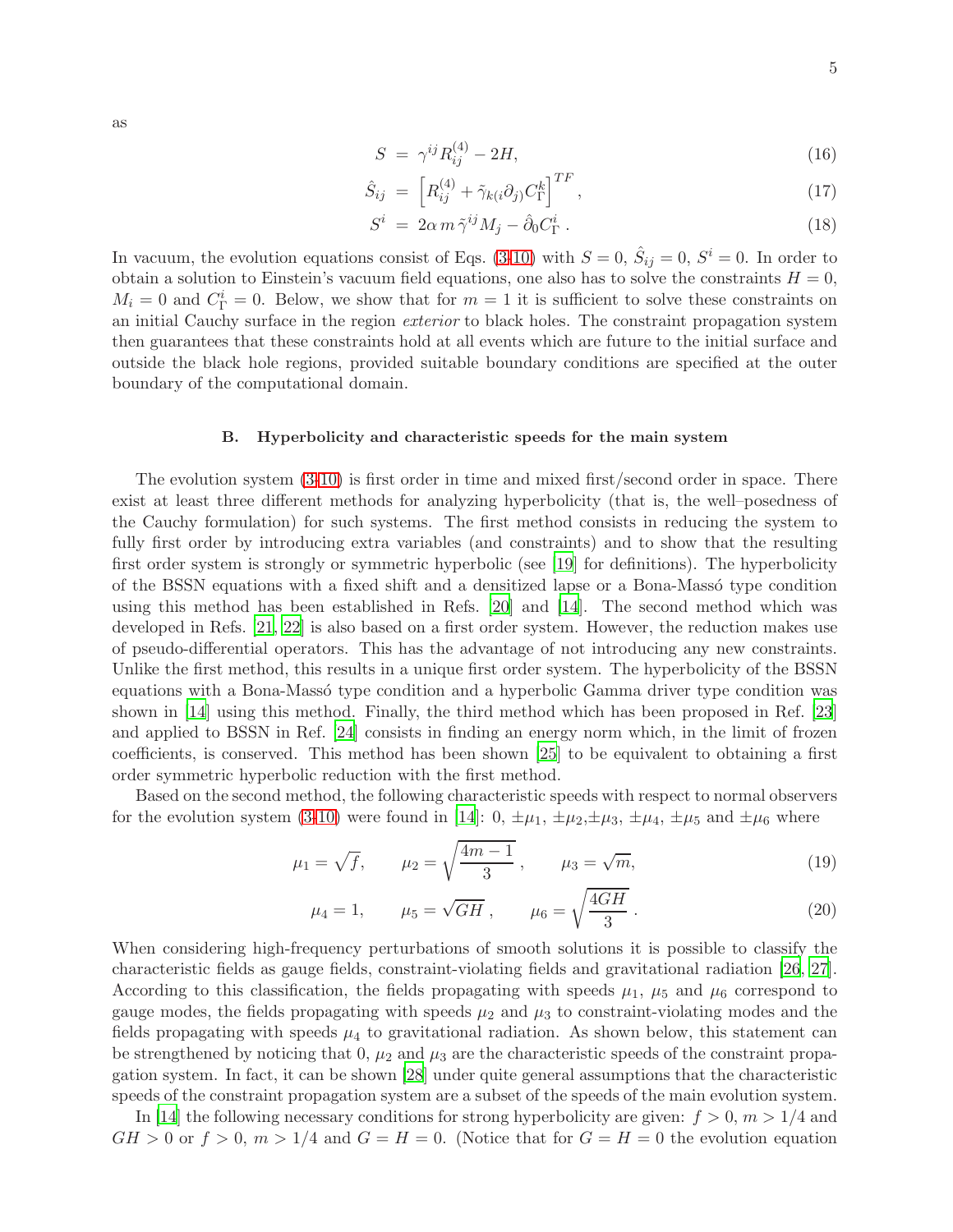6

for the shift, Eq. [\(5\)](#page-4-0), decouples from the remaining system.) If, in addition, the parameter m and the functions  $f, G$  and  $H$  can be chosen such that the functions

$$
\frac{4GH}{3f - 4GH}, \qquad \frac{6(m-1)}{4m - 1 - 4GH}, \qquad \frac{2(m-1)GH}{m - GH}
$$

have smooth limits at  $3f = 4GH$ ,  $4m = 1 + GH$  and  $m = GH$ , then strong hyperbolicity is guaranteed [\[14](#page-26-13)]. For the standard choice  $m = 1$  it is sufficient to verify that  $f > 0$ ,  $GH > 0$  and that the function  $4GH/(3f-4GH)$  has a smooth limit at  $3f = 4GH$ .

In the three-dimensional simulations below, we fix the functions f,  $K_0$  and  $G$ , H and  $\eta^i$  as follows. We choose the  $1 + \log$  condition

$$
f=\frac{2}{\alpha}\,,\qquad K_0=0,
$$

and the Gamma-driver shift condition

$$
G = \frac{3}{4\alpha^2} , \qquad H = e^{4\phi} , \qquad \eta^i = \eta B^i
$$

with  $\eta = 1/2$ . In this case,  $\mu_1 = \sqrt{2/\alpha}$  and strong hyperbolicity is guaranteed if the function  $2\alpha e^{-4\phi} - 1$  does not cross zero. In our initial slices  $\alpha \to 1$  and  $\phi \to 0$  in the asymptotic region while near black holes  $\alpha > 0$  is small  $(\alpha \approx 0.3$  at the horizon) and  $\phi$  positive. Therefore there already exists a two-surface where the condition  $2\alpha e^{-4\phi} - 1 \neq 0$  is violated in the initial data. On the other hand, since this surface is a set of zero measure in the computational domain there is hope that the violation of our sufficient conditions at this surface might still result in a well posed Cauchy problem. The numerical simulations below show no apparent sign of instability.

### C. Hyperbolicity and characteristic speeds of the constraint propagation system

Next, we derive the constraint propagation system which describes the propagation of constraint violations. We prove that for  $1/4 < m \leq 1$  constraint violations inside a black hole region cannot propagate to the outside.

A convenient way of finding the constraint propagation system is to perform a  $3 + 1$  decomposition of the contracted Bianchi identities,  $2\nabla^{\mu}R_{\mu\nu}^{(4)} - \nabla_{\nu}R^{(4)} = 0$ , where one sets the quantities S,  $\hat{S}_{ij}$  and  $S^i$  defined in Eqs. [\(16-18\)](#page-5-0) to zero. Taking into account the definitions of the constraint variables H,  $M_j$  and  $C_{\Gamma}^i$  defined in Eqs. [\(13-15\)](#page-4-1) one finds that they obey the linear evolution system

<span id="page-6-0"></span>
$$
\hat{\partial}_0 H = -\frac{1}{\alpha} D^j (\alpha^2 M_j) - \alpha e^{-4\phi} \tilde{A}^{ij} \tilde{\gamma}_{ki} \partial_j C^k_{\Gamma} + \frac{2\alpha}{3} K H, \tag{21}
$$

$$
\hat{\partial}_0 M_j = \frac{\alpha^3}{3} D_j (\alpha^{-2} H) + \alpha K M_j + M_i \partial_j \beta^i + D^i \left( \alpha \left[ \tilde{\gamma}_{k(i} \partial_j C^k_{\Gamma} \right]^{TF} \right), \tag{22}
$$

$$
\hat{\partial}_0 C^i_{\Gamma} = 2\alpha \, m \, \tilde{\gamma}^{ij} M_j \,. \tag{23}
$$

In order to analyze this system, which is mixed first/second order in space, we use the first method described in Sec. [II B](#page-5-1) and reduce it to a first order symmetric hyperbolic system. This allows us to establish the causal propagation of the constraints via a standard energy inequality. Introducing the additional constraint variable  $Z_i^k = \partial_i C_{\Gamma}^k$ ,  $Z_{ij} = Z_i^k \tilde{\gamma}_{kj}$ , Eqs. [\(21-23\)](#page-6-0) can be rewritten as the following first order linear system: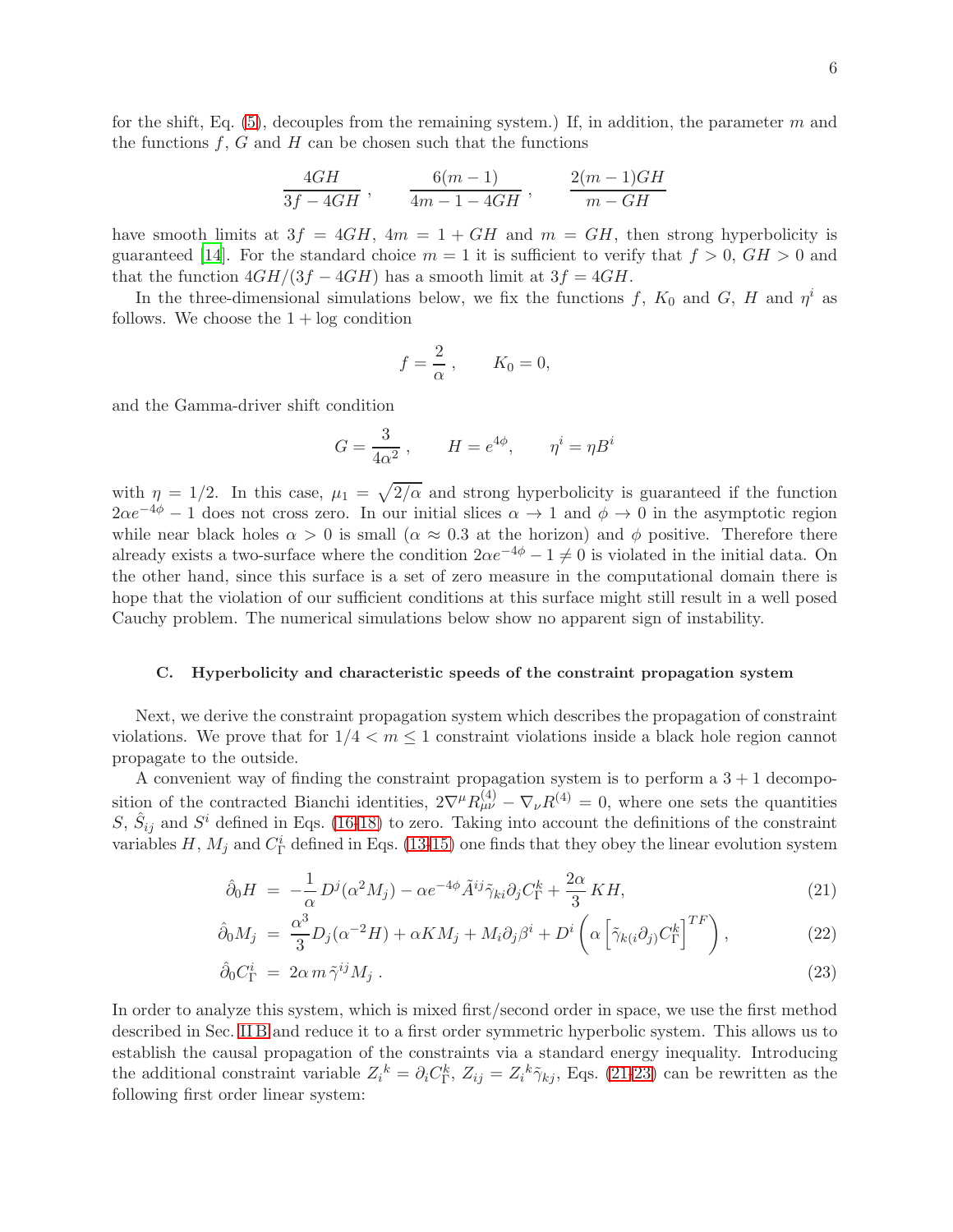<span id="page-7-0"></span>
$$
\hat{\partial}_0 H = -\frac{1}{\alpha} D^j (\alpha^2 M_j) - \alpha e^{-4\phi} \tilde{A}^{ij} Z_{ij} + \frac{2\alpha}{3} K H,\tag{24}
$$

$$
\hat{\partial}_0 M_j = \frac{\alpha^3}{3} D_j (\alpha^{-2} H) + \alpha K M_j + M_i \partial_j \beta^i + D^i (\alpha Z_{(ij)})^{TF} - \sigma \alpha e^{-4\phi} \left[ \partial_k Z_j^k - \partial_j Z_k^k \right], \tag{25}
$$
  

$$
\hat{\partial}_0 C_\Gamma^i = 2\alpha m \tilde{\gamma}^{ij} M_j .
$$

$$
\begin{aligned}\n\hat{\partial}_0 Z_{ij} &= 2m\partial_i \left( \alpha M_j \right) - 2\alpha m \tilde{\gamma}^{kl} (\partial_i \tilde{\gamma}_{jk}) M_l - 2\alpha \tilde{A}_{kj} Z_i^k \\
&\quad + Z_{ik} \partial_j \beta^k + Z_{kj} \partial_i \beta^k + Z_i^k \tilde{\gamma}_{lj} \partial_k \beta^l - \frac{2}{3} Z_{ij} \partial_k \beta^k.\n\end{aligned} \tag{27}
$$

Here, we have included in the right-hand side of Eq. [\(25\)](#page-7-0) the term  $\partial_k Z_j^k - \partial_j Z_k^k$  with an arbitrary factor  $\sigma$ . Since  $Z_i^k = \partial_i C_{\Gamma}^k$ , this term is identically zero. However, as we will see now, its addition allows greater flexibility in obtaining a symmetric hyperbolic system. The system [\(24-27\)](#page-7-0) has the form

<span id="page-7-1"></span>
$$
\hat{\partial}_0 C = \alpha \left[ \mathbf{A}(u)^i \partial_i C + \mathbf{B}(u) C \right],\tag{28}
$$

where C are the constraint variables,  $u = (\alpha, \beta^i, \phi, K, \tilde{\gamma}_{ij}, \tilde{A}_{ij})$  are the main variables, and  $\mathbf{A}^i$ ,  $i = 1, 2, 3$ , and **B** are matrix-valued functions of u. Decomposing  $Z_{ij} = \hat{Z}_{(ij)} + Z_{[ij]} + \gamma_{ij}Z/3$ into its trace-free symmetric part,  $\hat{Z}_{(ij)}$ , its antisymmetric part,  $Z_{[ij]}$ , and its trace,  $Z = \gamma^{ij} Z_{ij} =$  $e^{-4\phi}Z_k^k$ , and representing C in terms of the variables  $C = (C_{\Gamma}^i, S_1 := 2mH + Z, S_2 := H +$  $2\sigma Z, M_j, \hat{Z}_{(ij)}, Z_{[ij]})$ , the principal symbol  $\mathbf{A}(\mathbf{n}) = \mathbf{A}(u)^{i} n_i$  is given by

<span id="page-7-2"></span>
$$
\mathbf{A(n)} \begin{pmatrix} C_{\Gamma}^{i} \\ S_{1} \\ S_{2} \\ M_{j} \\ \hat{Z}_{(ij)} \\ Z_{[ij]} \end{pmatrix} = \begin{pmatrix} 0 \\ 0 \\ \frac{1}{3}n_{j}S_{2} + (1-\sigma)n^{i}\hat{Z}_{(ij)} + \sigma n^{i}Z_{[ij]} \\ \frac{1}{3}n_{j}S_{2} + (1-\sigma)n^{i}\hat{Z}_{(ij)} + \sigma n^{i}Z_{[ij]} \\ 2m(n_{(i}M_{j}))^{TF} \\ 2m n_{[i}M_{j]} \end{pmatrix} .
$$
 (29)

Here  $n^i \equiv \gamma^{ij} n_j$  and  $n_i$  is normalized such that  $n_i n^i = 1$ . This system is symmetric hyperbolic if and only if the following inequalities hold:

$$
4m\sigma - 1 > 0, \qquad 2m(1 - \sigma) > 0, \qquad 2m\sigma > 0,
$$

which is equivalent to the two conditions  $m > 1/4$  and  $1/(4m) < \sigma < 1$ . Therefore, as long as  $m > 1/4$  (which is also a necessary condition for the *main* evolution system to be strongly hyperbolic, see Sec. [II B\)](#page-5-1) we can choose  $\sigma$  between  $1/(4m)$  and 1 and obtain a symmetric hyperbolic constraint propagation system. For the standard choice  $m = 1$ , for instance, we can choose  $\sigma = 1/2$ which is the case considered in [\[1\]](#page-26-0). A symmetrizer  $\mathbf{H} = \mathbf{H}^T$  is given by

$$
C^{T} \mathbf{H} C = \tilde{\gamma}_{ij} C_{\Gamma}^{i} C_{\Gamma}^{j} + S_{1}^{2} + \frac{1}{3(4m\sigma - 1)} S_{2}^{2} + \gamma^{ij} M_{i} M_{j} + \frac{1 - \sigma}{2m} \gamma^{ik} \gamma^{jl} \hat{Z}_{(ij)} \hat{Z}_{(kl)} + \frac{\sigma}{2m} \gamma^{ik} \gamma^{jl} Z_{[ij]} Z_{[kl]}.
$$

**H** is positive definite and satisfies  $H A(n) = A(n)^T H$ . The symmetrizer allows us to obtain an energy-type estimate<sup>2</sup> for the constraint variables  $C$ . For this, define the four-current

$$
J^{\mu}\partial_{\mu} = \frac{1}{2\alpha} C^{T} \mathbf{H} C \,\hat{\partial}_{0} - \frac{1}{2} C^{T} \mathbf{H} \mathbf{A}^{i} C \,\partial_{i}.
$$

<sup>&</sup>lt;sup>2</sup> Such estimates are a standard technique in the theory of hyperbolic partial differential equations. In particular, they allow one to prove uniqueness and continuous dependence on the data and to establish the principle of finite propagation speed. For references, see for instance [\[28](#page-27-5), [29](#page-27-6)].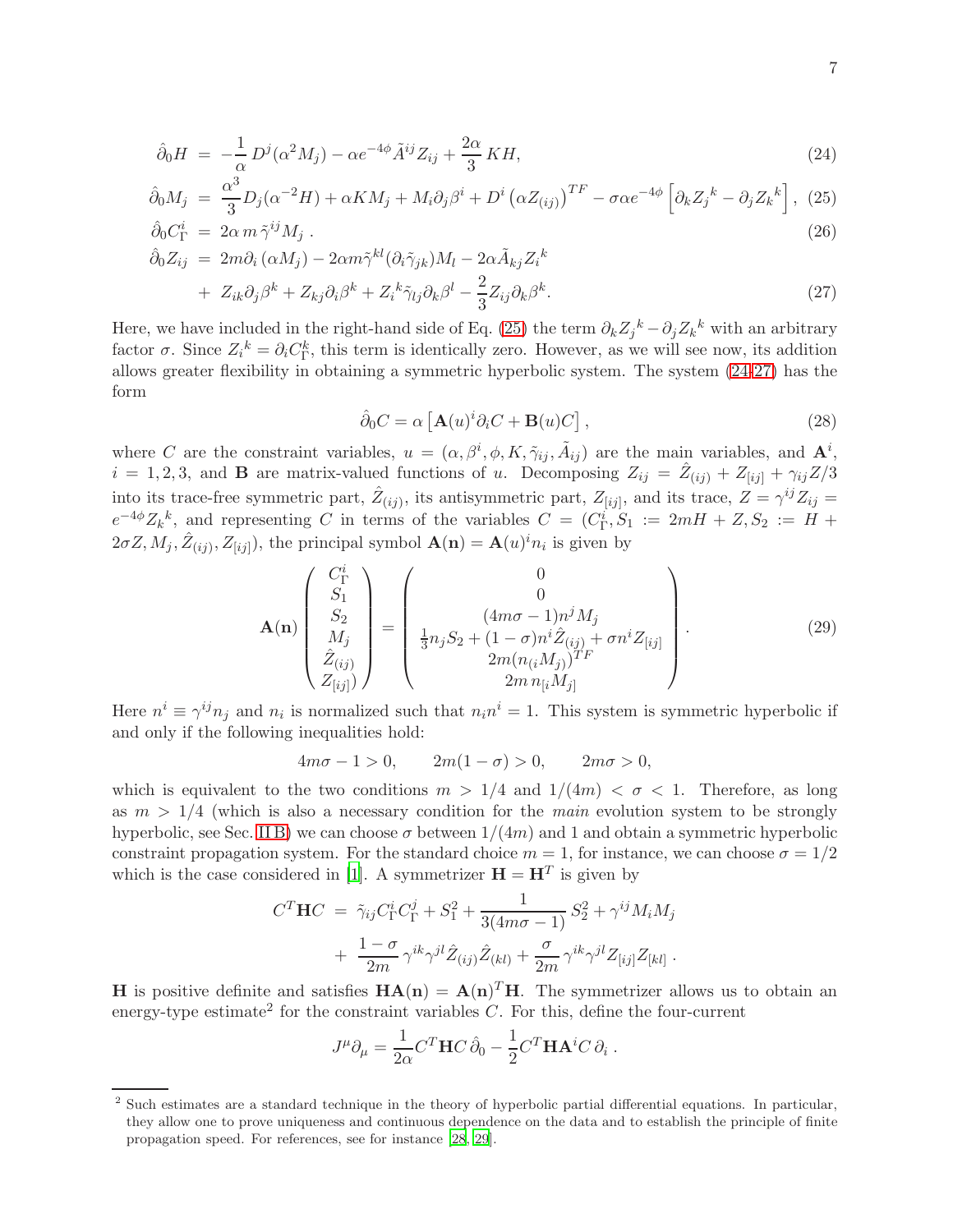<span id="page-8-0"></span>
$$
\partial_{\mu}J^{\mu} \equiv \partial_{t}J^{t} + \partial_{i}J^{i} = C^{T}\mathbf{L}C,
$$
\n(30)

with  $2\mathbf{L} = \mathbf{H}\mathbf{B} + (\mathbf{H}\mathbf{B})^T + \partial_t (\alpha^{-1}\mathbf{H}) - \partial_i (\mathbf{H}\mathbf{A}^i + \alpha^{-1}\beta^i\mathbf{H}).$  Next, let  $\Omega_T = \bigcup_{\alpha \in \Omega_T}$  $0 \leq t \leq T$  $\Sigma_t$  be a tubular region obtained by piling up open subsets  $\Sigma_t$  of  $t = const$  hypersurfaces. This region is enclosed by the space-like hypersurfaces  $\Sigma_0$ ,  $\Sigma_T$  and the surface  $\mathcal{T} := \bigcup_{0 \leq t \leq T}$  $\partial \Sigma_t$ , which is assumed to be

smooth. Integrating [\(30\)](#page-8-0) over  $\Omega_T$  and using Gauss' theorem in  $\mathbb{R}^4$  with the Euclidean metric, one obtains

$$
\int_{\Sigma_T} J^t d^3x = \int_{\Sigma_0} J^t d^3x + \int_{\Omega} C^T \mathbf{L} C d^4x - \int_{\mathcal{T}} J^{\mu} e_{\mu} dS,
$$

where  $e_{\mu}$  is the outward unit one-form normal to  $\mathcal{T}$  and  $dS$  the volume element on that surface. If the boundary term  $J^{\mu}e_{\mu}$  is positive or zero, one obtains the estimate

$$
\int_{\Sigma_T} J^t d^3x \leq \int_{\Sigma_0} J^t d^3x + \int_{\Omega} C^T \mathbf{L} C d^4x
$$
\n
$$
= \int_{\Sigma_0} J^t d^3x + \int_{0}^{T} \left( \int_{\Sigma_t} C^T \mathbf{L} C d^3x \right) dt
$$
\n
$$
\leq \int_{\Sigma_0} J^t d^3x + b \int_{0}^{T} \left( \int_{\Sigma_t} J^t d^3x \right) dt,
$$

where b is a constant and where we have used the positivity of  $J^t = C^T \mathbf{H} C/(2\alpha)$  in the last step. By Gronwall's lemma, one obtains the inequality

<span id="page-8-1"></span>
$$
\int_{\Sigma_t} J^t d^3 x \le e^{bt} \int_{\Sigma_0} J^t d^3 x, \qquad 0 \le t \le T. \tag{31}
$$

Since  $2\alpha J^t = C^T \mathbf{H} C$  is positive definite, this then implies that  $C = 0$  everywhere on  $\Omega_T$  if  $C = 0$ on  $\Sigma_0$  which shows that it is sufficient to solve the constraints  $C = 0$  on the initial slice  $\Sigma_0$ . In view of numerical applications, however, the constraints are not exactly satisfied on  $\Sigma_0$ . Instead, numerical errors introduced by solving the constraint equations on a finite grid may be modeled by a sequence  $C_n$  of initial constraint violations which converges to zero as the resolution goes to infinity. In this case, the estimate [\(31\)](#page-8-1) shows that for each fixed  $t \in [0, T]$  the  $L^2$ -norm of the constraint variables  $C_n$  converge to zero on  $\Sigma_t$ .

In order to analyze the conditions under which the boundary term is nonnegative it is convenient to expand the outward normal vector as  $e_{\mu}dx^{\mu} = N[a \alpha dt + n_i(dx^{i} + \beta^{i}dt)]$  where  $n_i$  is normalized such that  $\gamma^{ij} n_i n_j = 1$  and  $N > 0$  is a normalization factor. We set  $N = 1$  in the following since we are only interested in the sign of the boundary term. Notice that  $|a| < 1$  if T is time-like,  $|a| > 1$ if T is space-like and  $|a|=1$  if T is a null surface. With this notation, the boundary term is equal to

$$
J^{\mu}e_{\mu} = \frac{1}{2}C^{T} \left[a\mathbf{H} - \mathbf{H}\mathbf{A}^{i}n_{i}\right]C.
$$

Therefore, the condition for this boundary term to be positive or zero is that all the eigenvalues of the matrix  $\mathbf{A}^{i}n_{i}$  are smaller than or equal to a. If T is a future event horizon, then  $a = 1$  and this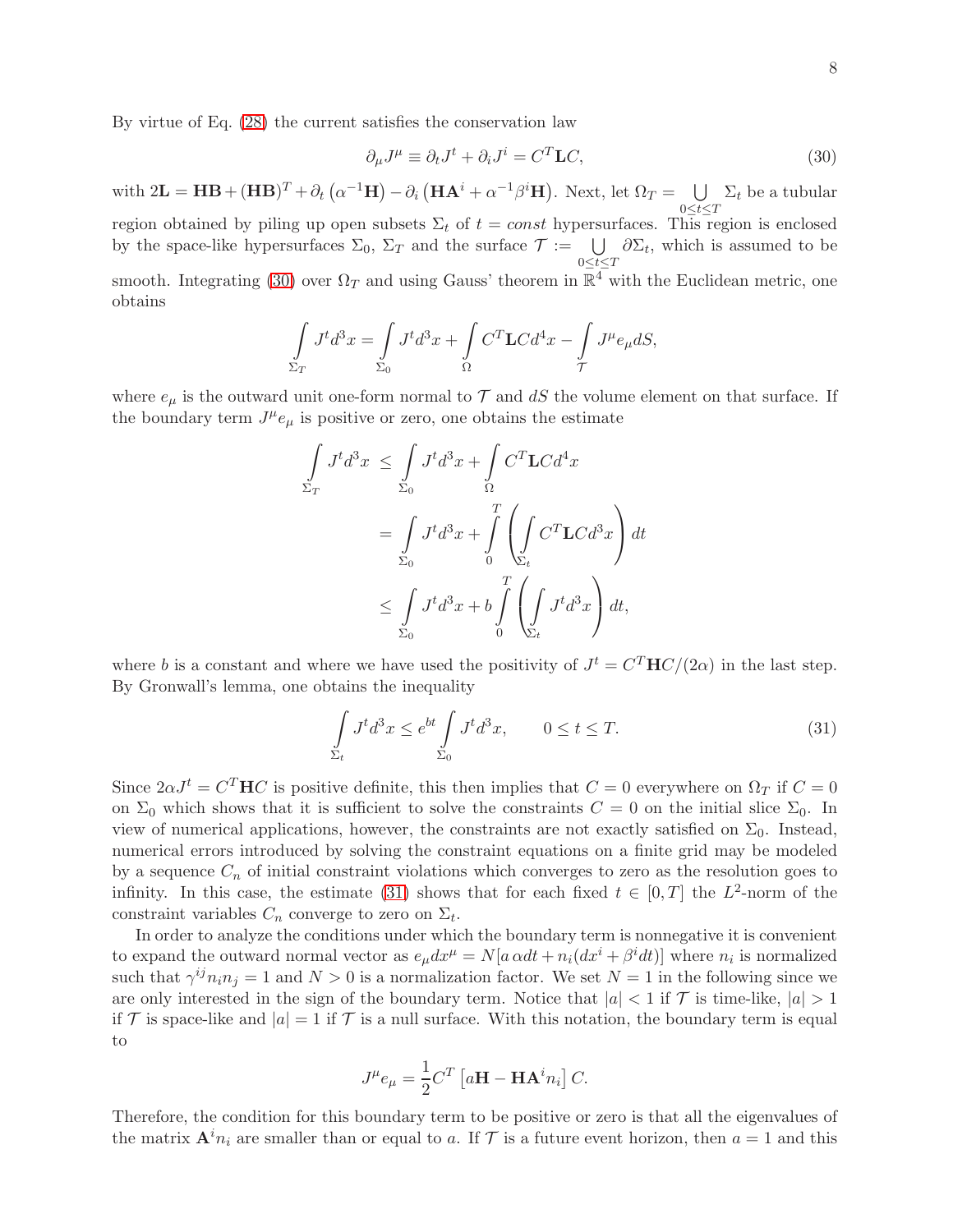condition means that all of the eigenvalues must be smaller than or equal to one. For the symbol given in Eq. [\(29\)](#page-7-2) these eigenvalues are the characteristic speeds (with respect to normal observers) and are

0, 
$$
\pm \mu_2 = \pm \sqrt{\frac{4m-1}{3}}
$$
,  $\pm \mu_3 = \pm \sqrt{m}$ .

In particular, there are no superluminal speeds if  $1/4 < m \leq 1$ , and in this case no constraint violations can propagate out of a black hole. For the standard choice  $m = 1$  this condition is satisfied. However, we also see that choosing  $m > 1$  in the evolution equation for  $\tilde{\Gamma}^i$ , Eq. [\(10\)](#page-4-0), yields superluminal constraint speeds in which case constraint violations inside a black hole can affect the exterior region.

Finally, we would like to point out that if the computational domain contains time-like boundaries, then  $|a| < 1$  and the sign of the boundary term  $J^{\mu}e_{\mu}$  is not automatically positive or zero. In this case, boundary conditions need to be specified such that this term is nonnegative and such that a well posed Cauchy problem is obtained.

### D. Spherical symmetry

The BSSN equations can be specialized to spherical symmetry as described in Ref. [\[30\]](#page-27-7). The first step is to remove the restriction  $\tilde{\gamma} = 1$  on the determinant of the conformal metric and replace it with an evolution equation for  $\tilde{\gamma}$  [\[31\]](#page-27-8). In this paper we use the "Eulerian evolution" defined by  $\partial_t \tilde{\gamma} = 2 \tilde{\gamma} \tilde{D}_i \beta^i$ . The conformal connection functions are defined in terms of the conformal Christoffel symbols by  $\tilde{\Gamma}^i \equiv \tilde{\gamma}^{jk} \tilde{\Gamma}^i_{jk}$ .

The reduction to spherical symmetry is achieved by writing the conformal metric as  $ds^2 =$  $\tilde{\gamma}_{rr} dr^2 + \tilde{\gamma}_{\theta\theta} d^2\Omega$ , where  $d^2\Omega$  is the metric for the unit two–sphere. The independent component of the trace–free part of the extrinsic curvature is  $\tilde{A}_{rr}$ , and the independent component of the conformal connection functions is  $\tilde{\Gamma}^r$ .

In one dimension as in three, we use  $1 + \log$  slicing and the Gamma–driver shift condition (although here we use  $\eta = 1$  for the damping parameter). For the main evolution system in spherical symmetry the characteristic speeds are  $0, \pm \mu_1, \pm \mu_2$  and  $\pm \mu_5$ . Strong hyperbolicity is guaranteed for  $f > 0$ ,  $m > 1/4$  and  $GH > 0$  if the following conditions hold:  $f \neq GH$  and  $3GH + 1 \neq 4m$ .

The constraint evolution system can be obtained by spherical reduction of the system [\(21-23\)](#page-6-0), or by direct calculation from the 1D equations of motion [\[30\]](#page-27-7). Let  $Z_r^r \equiv \partial_r C_{\Gamma}^r$  and define the vector of constraints by  $C \equiv (H, M_r, C_{\Gamma}^r, Z_r^r)^T$ . The constraint evolution equations have the form  $\hat{\partial}_0 C = \alpha [\mathbf{A}^T \partial_r C + \mathbf{B} C]$  where  $\mathbf{A}^r$  and  $\mathbf{B}$  are functions of the BSSN variables. The principal symbol is given by

$$
\mathbf{A}^{r} = \begin{pmatrix} 0 & -2e^{-4\phi}/\tilde{\gamma}_{rr} & 0 & 0 \\ 1/6 & 0 & 0 & 2e^{-4\phi}/3 \\ 0 & 0 & 0 & 0 \\ 0 & 2m/\tilde{\gamma}_{rr} & 0 & 0 \end{pmatrix} . \tag{32}
$$

The characteristic fields are  $C_{\Gamma}^r$ ,  $m\frac{H}{H} + e^{-4\phi} \frac{Z_r^r}{2}$ , and  $H \pm 2\sqrt{3(4m-1)/\tilde{\gamma}_{rr}}e^{-2\phi}M_r + 4e^{-4\phi} \frac{Z_r^r}{2}$  with proper speeds 0, 0, and  $\pm \mu_2 = \pm \sqrt{(4m-1)/3}$ , respectively. This system is symmetric hyperbolic as long as  $4m > 1$ . For the case of primary interest,  $m = 1$ , the characteristic fields propagate along the normal and along the light cone.

A symmetrizer can be constructed from the squares of the characteristic fields: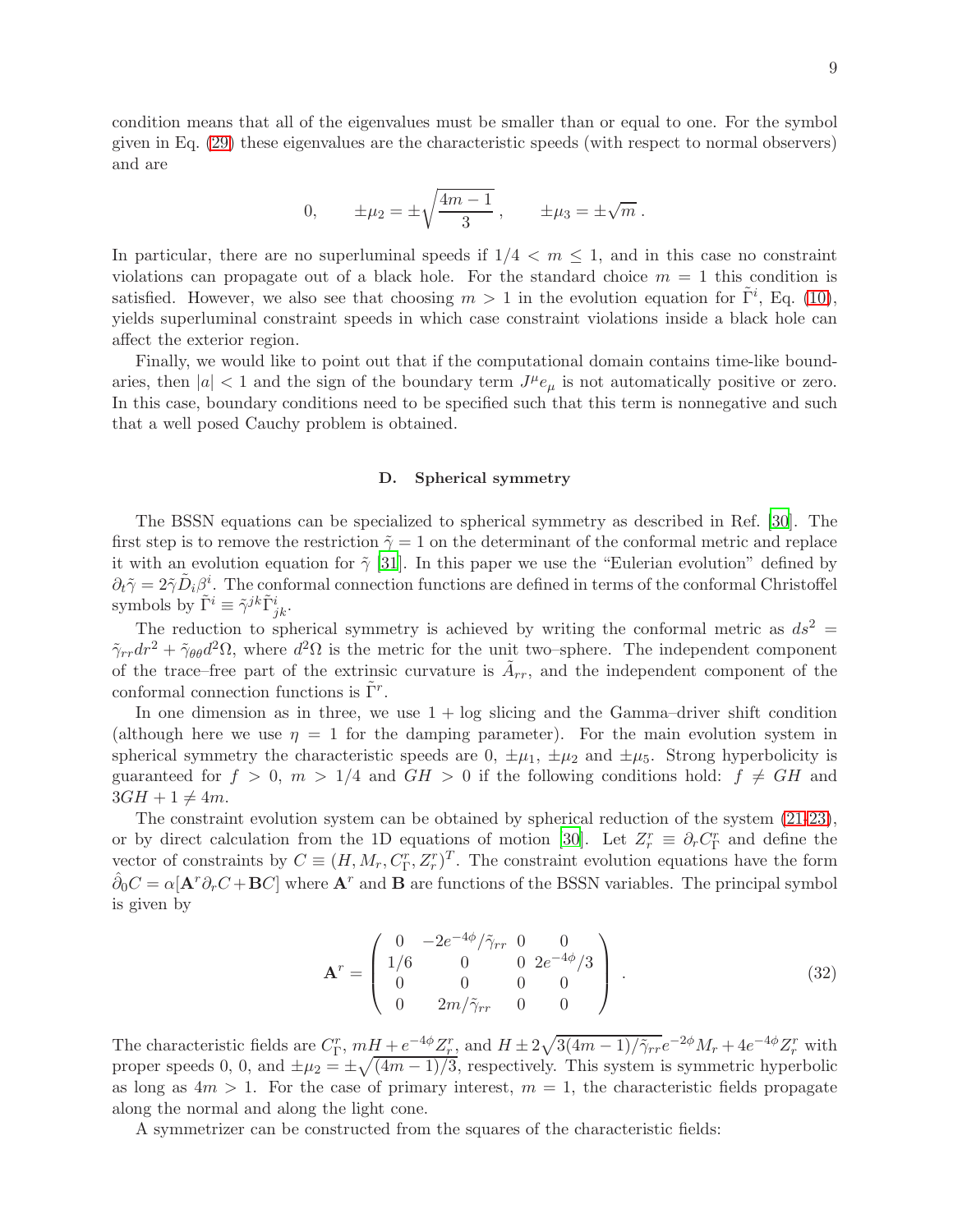$$
C^{T}\mathbf{H}C = (mH + e^{-4\phi}Z_{r}^{r})^{2} + (C_{\Gamma}^{r})^{2} + (H + 2\sqrt{3(4m - 1)/\tilde{\gamma}_{rr}}e^{-2\phi}M_{r} + 4e^{-4\phi}Z_{r}^{r})^{2}
$$
  
+ 
$$
(H - 2\sqrt{3(4m - 1)/\tilde{\gamma}_{rr}}e^{-2\phi}M_{r} + 4e^{-4\phi}Z_{r}^{r})^{2}
$$
  
= 
$$
(m^{2} + 2)H^{2} + (C_{\Gamma}^{r})^{2} + 24(4m - 1)e^{-4\phi}(M_{r})^{2}/\tilde{\gamma}_{rr}
$$
  
+33
$$
e^{-8\phi}(Z_{r}^{r})^{2} + 2e^{-4\phi}(m + 8)HZ_{r}^{r}
$$
 (33)

The spacetime current, defined by

$$
J^{\mu}\partial_{\mu} = \frac{1}{2\alpha}C^{T}\mathbf{H}C\,\hat{\partial}_{0} - \frac{1}{2}C^{T}\mathbf{H}\mathbf{A}^{r}C\,\partial_{r} , \qquad (34)
$$

satisfies the conservation law

$$
\partial_{\mu}J^{\mu} \equiv \partial_{t}J^{t} + \partial_{r}J^{r} = C^{T}\mathbf{L}C
$$
\n(35)

where  $2\mathbf{L} = \mathbf{H}\mathbf{B} + \mathbf{B}^T\mathbf{H} + \partial_t(\mathbf{H}/\alpha) - \partial_r(\mathbf{H}(\mathbf{A}^r + \beta^r/\alpha))$ . As in the 3D case, we can now show that if  $J^{\mu}e_{\mu}$  is non-negative at the boundaries, then

$$
\int_{\Sigma_t} J^t \, dr \le e^{bt} \int_{\Sigma_0} J^t \, dr \ , \quad 0 \le t \le T \tag{36}
$$

for some constant b. It follows that the constraints will vanish on  $\Sigma_t$  if they vanish on the initial hypersurface  $\Sigma_0$ .

The assumption that  $J^{\mu}e_{\mu}$  is non-negative at the boundaries for  $m=1$  can be seen to hold at the black hole horizon by following the same reasoning as in the three-dimensional case. We expand the Euclidean normal one form  $e_\mu$  as a linear combination of the unit normal  $u_\mu$  to the  $t = \text{const}$  surfaces and the unit normal  $n_i$  to the two-dimensional boundary within the spacelike hypersurfaces. As in the three-dimensional case, we have  $e_{\mu}dx^{\mu} = N[a\alpha dt + n_r(dx^r + \beta^r dt)]$  where  $|a| = 1$  characterizes a null surface. By dropping the positive constant N, we find  $J^{\mu}e_{\mu} = C^{T}(a\mathbf{H} - \mathbf{H}\mathbf{A}^{r}n_{r})C/2$ . This shows that for a black hole horizon  $J^{\mu}e_{\mu}$  is positive if the eigenvalues of  $\mathbf{A}^{r}n_{r}$  are less than or equal to one. This is indeed the case for  $m = 1$ , since the constraint propagation system has eigenvalues 0 and  $\pm \sqrt{(4m-1)/3}$ .

### <span id="page-10-0"></span>III. CODE DESCRIPTIONS

We use two different codes for the simulations presented in this paper. One of them is McLachlan, a three-dimensional adaptive mesh refinement code, which uses the BSSN system of equations, as described in [\[16](#page-26-15), [32](#page-27-9)], with the gauge conditions described in section [II](#page-3-0) above. See section [II](#page-3-0) for the exact form of these equations. The McLachlan code is a Cactus thorn which is entirely generated by Kranc [\[33](#page-27-10), [34,](#page-27-11) [35](#page-27-12)] directly from equations and differencing stencils specified in Mathematica format. McLachlan uses the Cactus framework [\[36,](#page-27-13) [37\]](#page-27-14) and the Carpet mesh refinement driver [\[38](#page-27-15), [39](#page-27-16)]. The evolution code is fully fourth order accurate in time and space. We use fifth order spatial interpolation at mesh refinement boundaries, using buffer zones as described in [\[38](#page-27-15)] to ensure stability and convergence at mesh refinement boundaries, and using tapered grids as described in [\[40\]](#page-27-17) to avoid the Berger–Oliger time interpolation. Our finite differencing operators are the standard centered fourth order accurate first and second finite differencing operators, except for the advection terms which are upwinded (also fourth order). We use a fourth order Runge–Kutta time integrator and add fifth order Kreiss–Oliger dissipation [\[41](#page-27-18)] to the right hand sides. We apply standard radiation (Sommerfeld) boundary conditions (as described in [\[16\]](#page-26-15)) to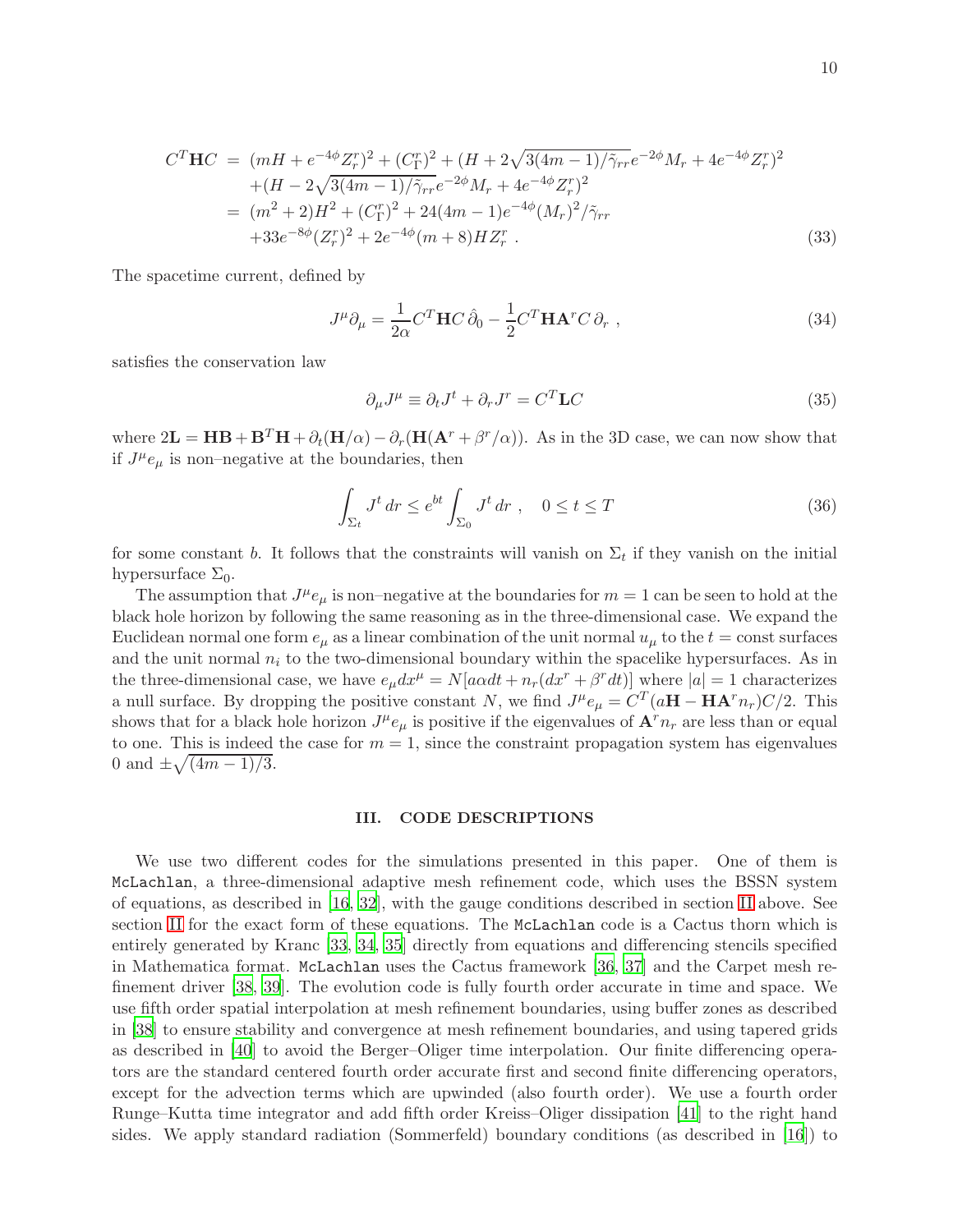all components of the evolved fields. These boundary conditions are neither 4th order convergent, nor constraint preserving so non-convergent constraint violations will propagate inwards from the outer boundary. We therefore expect our code, in the limit of infinite resolution, to be fully fourth order accurate only in the region that is causally disconnected from the outer boundaries. We place our outer boundaries far enough out that they do not affect our wave extraction procedure.

We center a stack of refined regions around the origin. Each region is a cube with a resolution half of the next coarser region.

We also use a one-dimensional code to analyze several issues related to the turducken technique in the context of a spherically symmetric black hole. This is the code used in [\[12](#page-26-11)] and described in detail as the "Eulerian case" in [\[30](#page-27-7)]. The 1D code uses a uniform radial grid with nodes at coordinate radii  $r_j = (j - 1/2)\Delta r$ , where  $j = 1, 2, etc.$  Fourth order finite differencing is used for spatial derivatives, and fourth order Runge–Kutta is used for the time update. No boundary conditions are imposed at the origin for any of the variables except the shift vector component  $\beta^r$ . That is, for all variables except  $\beta^r$ , the finite difference stencil is shifted toward positive r near the origin so that no guard cells are needed. For  $\beta^r$  we impose the boundary condition  $\partial_r \beta^r = 0$ at  $r = 0$  by using a fourth order, one sided finite difference representation of  $\partial_r \beta^r$ . The resulting guard cell value is

<span id="page-11-1"></span>
$$
\beta^{r}(0) = \frac{1}{22} \left[ 17\beta^{r}(1) + 9\beta^{r}(2) - 5\beta^{r}(3) + \beta^{r}(4) \right]
$$
\n(37)

where the numbers in parentheses label grid points. In the evolution code, spatial derivatives of  $\beta^r$ are computed by shifting the finite difference stencil toward positive  $r$  near the origin. In this way only the single guard cell value  $\beta^r(0)$  is needed. Numerical experiments show that the condition [\(37\)](#page-11-1) (or a similar one) is needed for stability.

The one-dimensional code uses the variable  $\chi \equiv e^{-4\phi}$  rather than  $\phi$ . The CFL (Courant-Friedrichs-Lewy) factor is 0.25, and unless otherwise stated the resolution for all the onedimensional runs discussed here is  $\Delta r = M/200$ .

### <span id="page-11-0"></span>IV. SINGLE BLACK HOLE EVOLUTIONS AND THE END STATE

In this section we investigate the effects of black hole smoothing on the evolution of a spherically symmetric single black hole.

We start with the (Schwarzschild) isotropic black hole data

<span id="page-11-2"></span>
$$
\tilde{\gamma}_{rr} = 1 \tag{38a}
$$

$$
\tilde{\gamma}_{\theta\theta} = r^2 \tag{38b}
$$

$$
e^{\phi} = 1 + M/(2r) \tag{38c}
$$

$$
\tilde{\Gamma}^r = -2/r \tag{38d}
$$

along with  $K = 0$  and  $\tilde{A}_{rr} = 0$ . For all one-dimensional simulations, we use the 1 + log slicing and Gamma driver shift conditions as described in Sec. [II B.](#page-5-1) The initial values for the gauge variables are  $\alpha = 1$  and  $\beta^r = B^r = 0$ . Unless otherwise stated, all simulations use  $m = 1$ .

The black hole interior is turduckened by making the replacement  $r \to \bar{r}(r)$  in the data [\(38\)](#page-11-2) for  $0 \leq r \leq r_t$ , where

$$
\bar{r}(r) \equiv r_0 - (10r_0 - 4r_t)r^2/r_t^2 + (20r_0 - 6r_t)r^3/r_t^3 - (15r_0 - 4r_t)r^4/r_t^4 + (4r_0 - r_t)r^5/r_t^5. \tag{39}
$$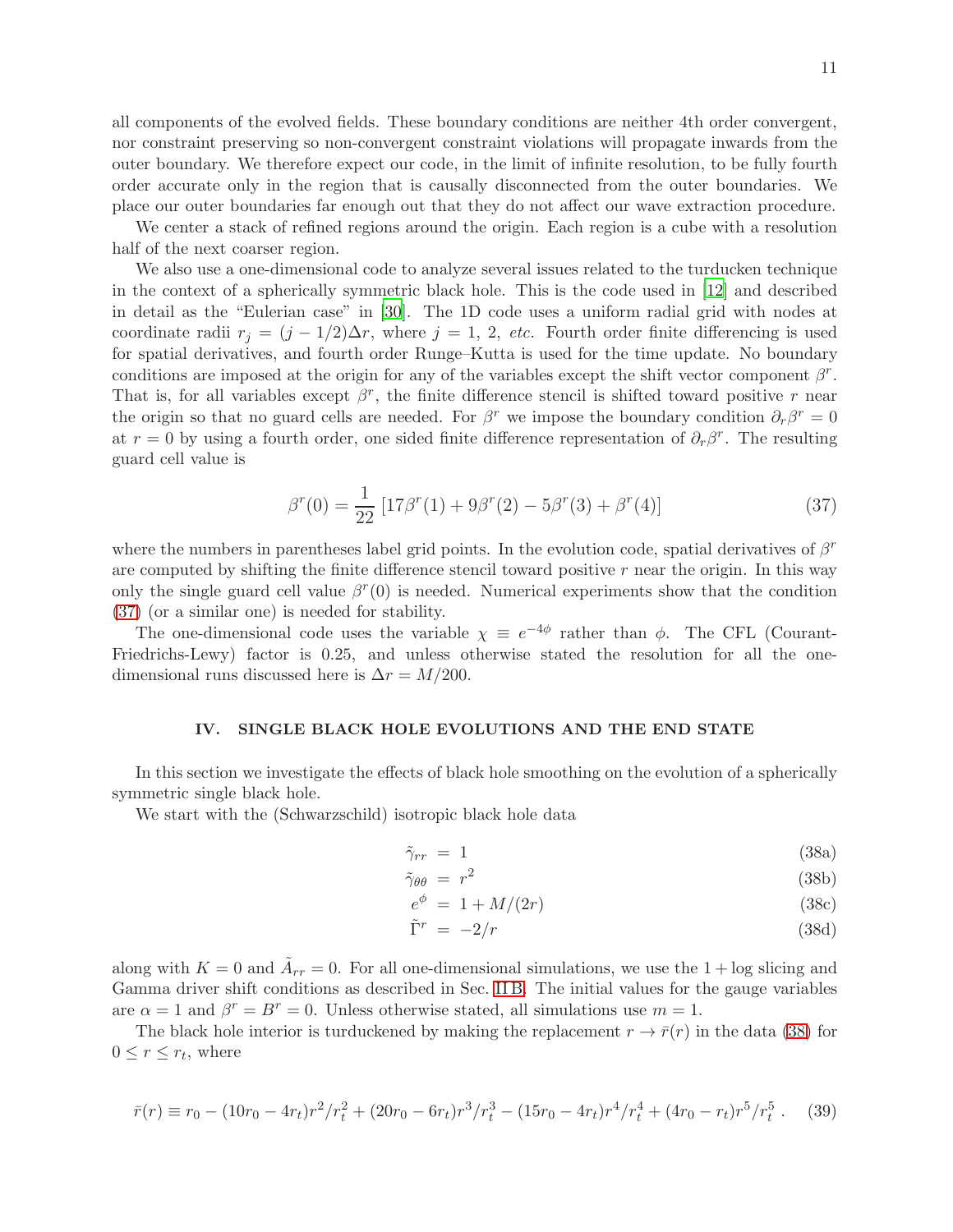The function  $\bar{r}$  has the properties  $\bar{r}(0) = r_0$ ,  $\bar{r}'(0) = 0$ ,  $\bar{r}(r_t) = r_t$ ,  $\bar{r}'(r_t) = 1$ ,  $\bar{r}''(r_t) = 0$ , and  $\bar{r}'''(r_t) = 0$ . Thus, with this turduckening, we extend r inside  $r_t$  in such a way that the initial data are  $C^3$  at  $r_t$  and nonsingular at  $r = 0$ . The lack of smoothness at  $r_t$  generates an error in any centered fourth order finite difference derivative whose stencil extends across  $r_t$ . For first derivatives the error is  $\mathcal{O}(\Delta r^3)$ , and for second derivatives the error is  $\mathcal{O}(\Delta r^2)$ . Note that initially the horizon is located at coordinate radius  $r = M/2$ . As long as  $r_t < M/2$ , the turduckening lies entirely inside the black hole.

The turducken runs considered below use either  $r_0 = 0.1M$ ,  $r_t = 0.4M$  or  $r_0 = 0.05M$ ,  $r_t =$  $0.45M$ . These two types of smoothing are referred to as case TA and case TB, respectively. We compare these results to results obtained with puncture data, denoted P, which is equivalent to no turduckening (puncture evolution).

### A. Behavior of constraint violations

Initially the constraint violations are restricted to the black hole interior, and our analysis in Section [II](#page-3-0) shows that for  $m \leq 1$  they should stay there. Thus, we expect the constraints to hold everywhere and at all times in the black hole exterior.

One obvious way to test this is to monitor the numerical constraints as functions of time, and confirm that the violations introduced by the turduckening do not leak out of the black hole. This is indeed the case. For smoothing types TA and TB, the initial Hamiltonian constraint violation inside the black hole is  $\sim 10^{-1}/M^2$ , while (at resolution  $\Delta r = M/200$ ) the initial constraint violation outside the black hole is  $\sim 10^{-9}/M^2$ . The constraint violation outside the black hole remains  $\sim 10^{-9}/M^2$  throughout the evolution.

Moreover, we find that the region of constraint violation quickly shrinks relative to the numerical grid, and the constraints quickly loose memory of the turduckening. This comes about because the grid points surrounding the origin acquire a radially outward velocity that becomes superluminal within a time of a few  $M$ . The curves labeled "coord" in Figs. [1](#page-13-0) show the proper speed of the coordinates in the radial direction with respect to observers at rest in the spacelike hypersurfaces. The speed is plotted as a function of proper distance from the black hole horizon, with the convention that positive values are outside the black hole and negative values are inside the black hole. What we see from these figures is that the coordinate grid inside the black hole moves faster than the speed of light  $(c = 1)$  in the radially outward direction. The region of constraint violation moves causally, with speeds  $0$  and  $\pm 1$ . Thus, the coordinates soon move outside the future light cone of the stuffed region, and into the forward light cone of the initial data that satisfies the constraints. The graphs in Fig. [1](#page-13-0) were taken from simulations with smoothing type TA. The graphs obtained with smoothing TB are nearly identical.

In Figs. [2](#page-14-0) we plot the Hamiltonian constraint as a function of coordinate radius for the initial data  $t = 0$  and for the later times  $t = 4M$ , 8M, and 12M. The data for turduckening types TA and TB are shown, as well as for puncture data P. The constraint violation does not propagate beyond the black hole horizon. The value of the Hamiltonian constraint violation inside the black hole drops from  $\sim 0.1$  to  $\sim 10^{-9}$  by  $t = 12M$ . Beyond about  $t = 12M$ , the constraint data for TA and TB are everywhere (that is, also inside the black hole) indistinguishable from each other, and indistinguishable from the results obtained with puncture data P.

The success of the turduckening procedure depends on the constraint violating modes propagating with speeds less than or equal to one. Our analysis in Section [II](#page-3-0) predicts that this condition is met for the BSSN family of evolution equations [\(3\)](#page-4-0)–[\(10\)](#page-4-0) if and only if  $1/4 < m \le 1$ . In Fig. [3](#page-15-0) we plot the numerical Hamiltonian constraint as a function of coordinate radius r for  $m = 1.25$ . One can clearly see that, as predicted by the theory, in this case the constraint violation does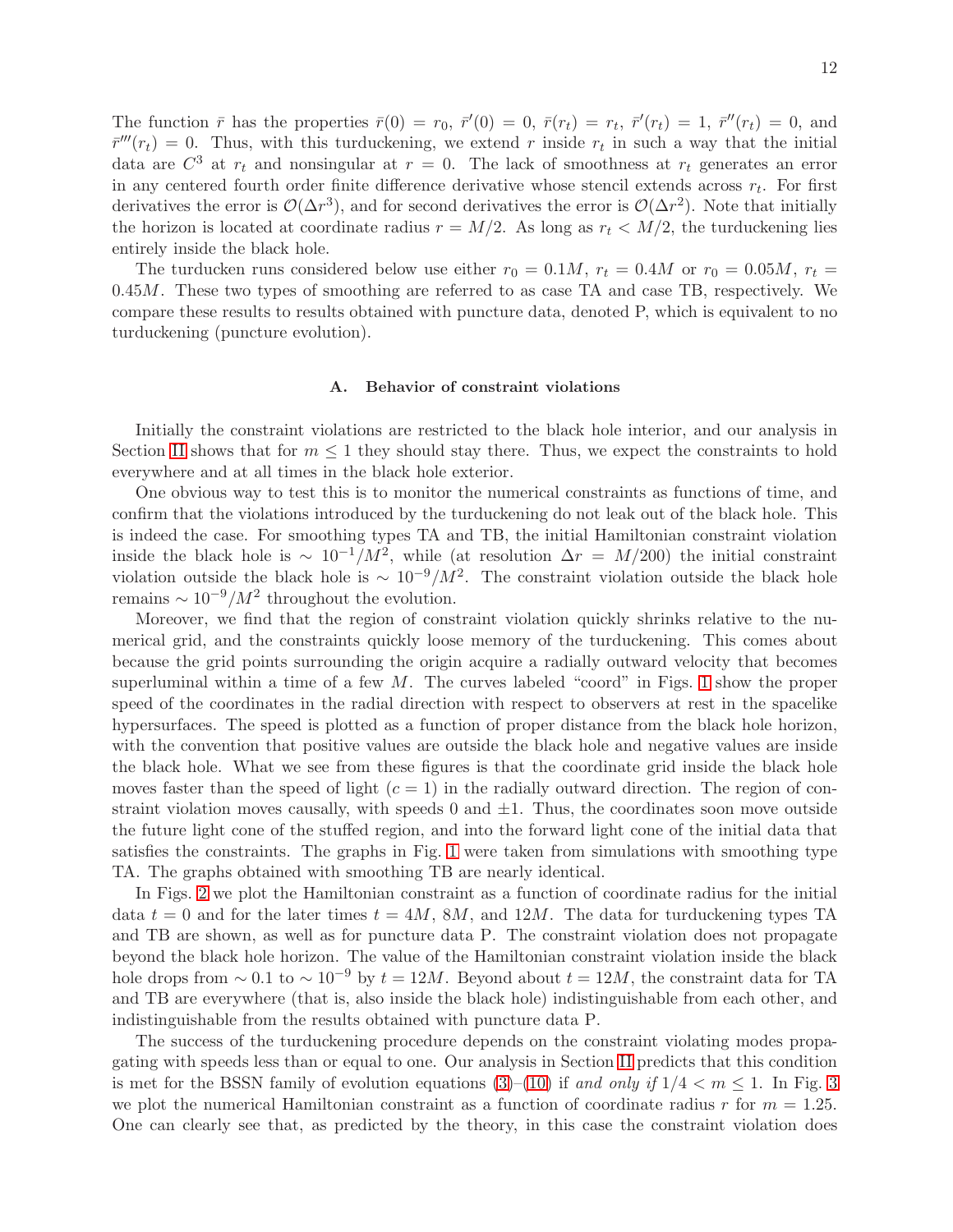<span id="page-13-0"></span>

Figure 1: Proper speeds as a function of proper distance from the horizon for the turduckening case TA. The curve labeled 'coord' is the proper speed of the coordinate system with respect to the normal observers,  $\sqrt{\tilde{\gamma}_{rr}}e^{2\phi}\beta^r/\alpha$ . The curve labeled "mode 1" is the proper speed  $\mu_1 = \sqrt{2/\alpha}$ . The curve labeled "mode 5" is the proper speed  $\mu_5 = \sqrt{3}e^{2\phi}/(2\alpha)$ . The horizontal line is light speed.

propagate from the interior to the exterior of the black hole. This illustrates the fact that for a given formulation of the Einstein equations one cannot simply assume that the constraints will propagate with non-superluminal speeds.

### <span id="page-13-1"></span>B. Behavior of the coordinates

The relatively large value of the radial component of the shift vector moves the grid points beyond the region of constraint violation within a time of a few  $M$ . However, the grid points do not move beyond the influence of the turduckening. Recall that the main evolution system in spherical symmetry is strongly hyperbolic with characteristic speeds  $0, \pm \mu_1 = \pm \sqrt{2/\alpha}, \pm \mu_2 = \pm 1$ , and  $\pm \mu_5 = \pm \sqrt{3}e^{2\phi}/(2\alpha)$ . The modes with speeds  $\mu_1$  and  $\mu_5$  can become superluminal. Figure [1](#page-13-0) shows the speeds  $\mu_1$  and  $\mu_5$  at times  $t = 3M$  and  $t = 6M$ , along with the speed of the coordinate grid relative to the normal observers. Both speeds  $\mu_1$  and  $\mu_5$  are larger than the coordinate speed at the black hole horizon (the origin of proper distance). As discussed in Sec. [II B,](#page-5-1) in some sense the modes corresponding to  $\mu_1$  and  $\mu_5$  can be associated with gauge freedom. We therefore expect that the turduckening process can affect gauge conditions outside the black hole. Although the full Einstein equations are satisfied in the black hole exterior, independent of the smoothing, the slicing and coordinate conditions outside the black hole can depend on the details of the stuffing.

Figure [4](#page-16-0) shows the differences between lapse functions versus areal radius  $R$ , at four different times. For the curve TA-P, we compute the difference between the lapse function for smoothing TA and the lapse function obtained from puncture evolution (no smoothing). These calculations require some explanation. The areal radius is not a monotonic function of the coordinate radius; rather, the areal radius has a minimum at the black hole throat. Therefore for each of the runs TA and P we use only the data for which  $R$  is an increasing function of coordinate radius. We then consider the overlap region in which  $R$  is increasing for both data sets TA and P. The difference in lapse values is computed by interpolating this data onto a common grid that covers the overlap region. The differences TB−P are computed in the same way, but with data from smoothing type TB. Note that the overlap regions extend inside the black hole horizon, which has areal radius  $R = 2M$ .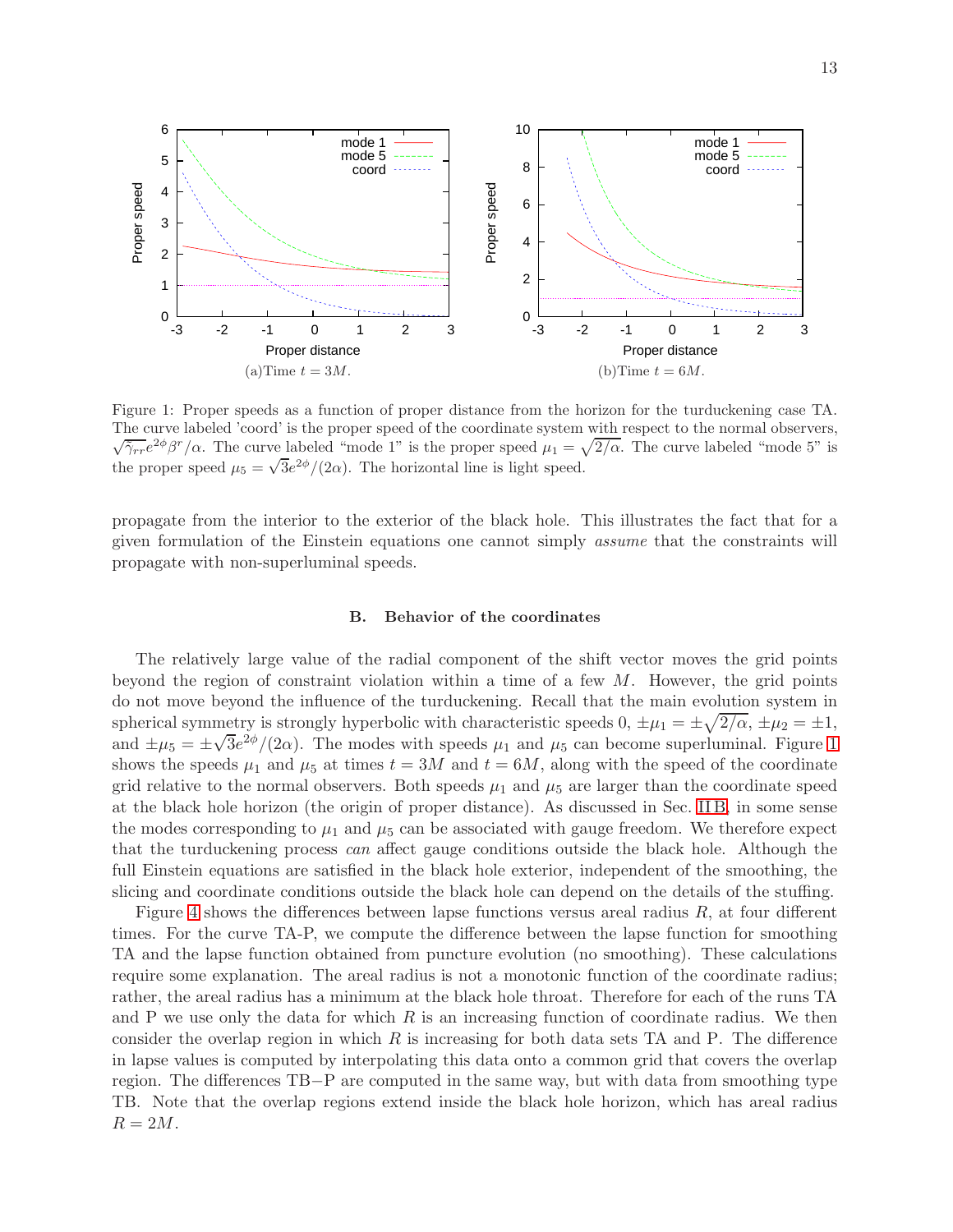<span id="page-14-0"></span>



(a)Time  $t = 0M$ . The horizon location is  $r = 0.5M$ . At (b)Time  $t = 4M$ . The horizon location is  $r \approx 1.41M$ . this scale the curve P cannot be distinguished from the horizontal axis.







(d) Time  $t = 12M$ . The horizon location is  $r \approx 1.30M$ . Curves TA and P are virtually identical. Curve TB shows some small differences that disappear shortly after  $t = 12M$ .

Figure 2: Hamiltonian constraint versus coordinate radius  $r$  at various times, in units of  $M$ . TA and TB denote two types of turduckening, and P is puncture data. The vertical line shows the location of the black hole horizon.

The effect that the turduckening has on the slicing is relatively small when compared to the nominal value of 1 for the lapse, but is clearly seen in Fig. [4.](#page-16-0) This effect begins inside the black hole and propagates superluminally to the outside, where it continues to spread radially outward.

The turduckening's effect on the slicing condition fades with time. As the evolution proceeds, the data relax to a portion of a stationary  $1 + \log$  slice of a Schwarzschild black hole, independent of the initial stuffing details. This stationary  $1 + \log$  slice has a "trumpet" geometry [\[13\]](#page-26-12). It is the same final slice obtained with puncture evolution [\[12,](#page-26-11) [42](#page-27-19), [43](#page-27-20)]. In Fig. [5](#page-16-1) we graph the areal radius as a function of proper distance from the horizon (with the convention that positive distances are outside the black hole, negative distances are inside). These plots show the data for smoothing types TA and TB, and for no smoothing P, at early  $(t = 0.25M)$  and late  $(t = 50M)$  times. The stationary  $1 + \log$  slice of Schwarzschild is shown as the curve labeled S. Initially the R versus proper distance relation shows a strong dependence on smoothing. By  $t = 50M$  all of the data TA, TB, and P have relaxed to approximate a portion of the trumpet slice S. At this time, and with resolution  $\Delta r = M/200$ , the numerical slices all end at proper distance  $\approx -6.45M$ . Close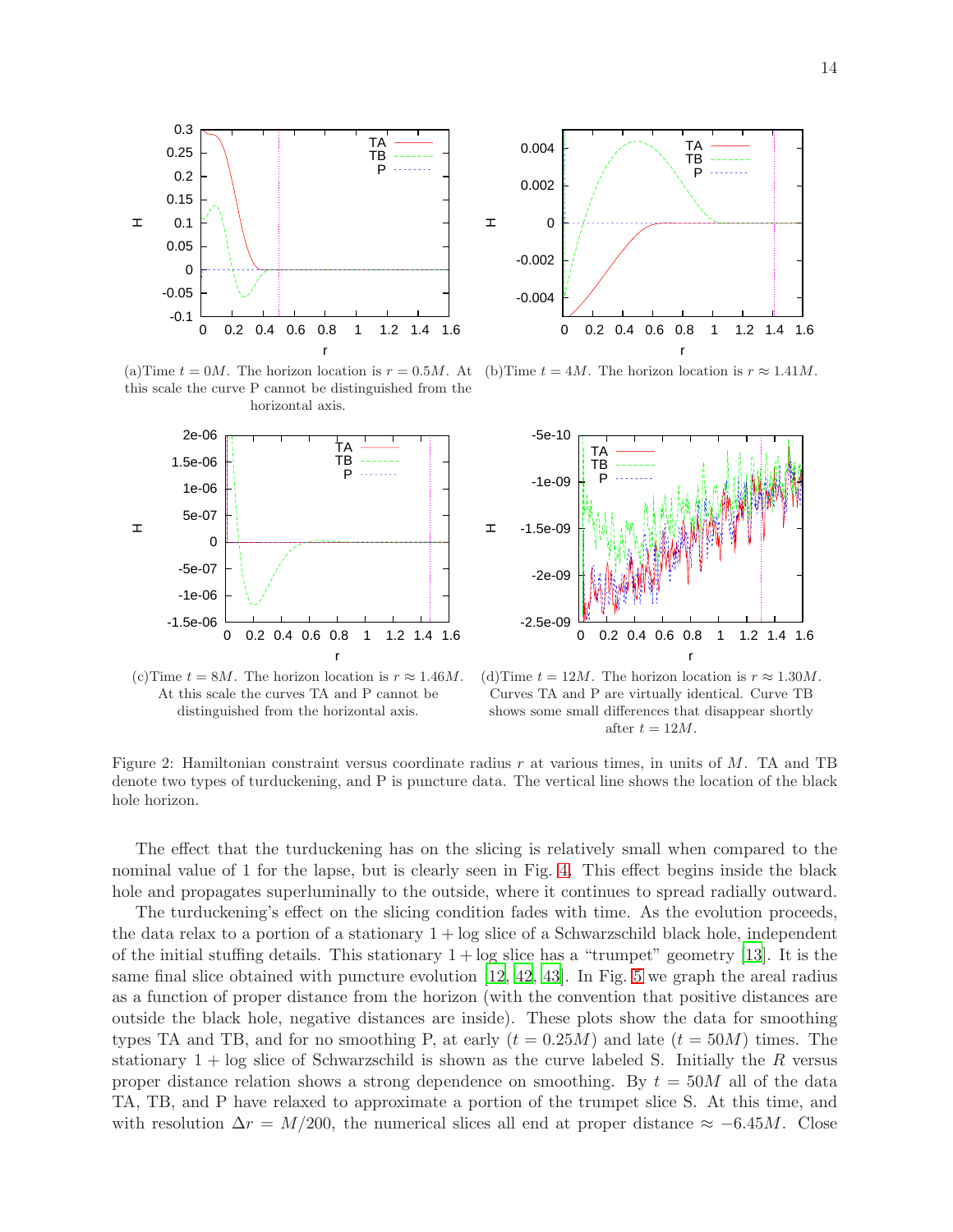<span id="page-15-0"></span>



(a) Time  $t = 4M$ . With  $m = 1.25$ , the constraint violation is beginning to spread to the black hole exterior.

(b) Time  $t = 8M$ . With  $m = 1.25$  a pulse of constraint violating data has moved beyond the black hole and continues to propagate outward.

Figure 3: Hamiltonian constraint versus coordinate radius r for  $m = 1$  and  $m = 1.25$ , where m is the parameter that controls the mixing of the momentum constraint in the equation of motion for Γ<sup>r</sup> . The smoothing type TB is used in both cases. The vertical line shows the location of the black hole horizon. As predicted by the theory, the constraint violations inside the black hole do propagate to the outside if  $m > 1$ .

inspection of the data shows that near the end of the numerical slice, the areal radius for the cases TA, TB, and P agree with one another to more than seven decimal places; at proper distance  $-6M$ , we find  $\alpha \approx 1.32013$ . The areal radius for a stationary  $1 + \log$  slice at proper distance  $-6M$ is  $\alpha \approx 1.32018$ .

Although the stuffing can affect the slicing beyond the black hole horizon, it does not always do so. For the type of simulations here considered, it appears that any stuffing that is initially inside a coordinate radius of about 0.2M remains causally disconnected from the black hole exterior. In Fig. [6](#page-17-0) we show the difference between lapse functions for stuffing types TD, TE and puncture data P. The cases TD and TE use turduckening radii  $r_t = 0.2M$  and  $r_t = 0.3M$ , respectively. Both cases use  $r_0 = 0.02M$ . The figure shows the common logarithm of the lapse differences at  $t = 3M$ and  $t = 6M$ , for low  $(\Delta r = M/100)$  and high  $(\Delta r = M/200)$  resolutions.

The top two subfigures show that the lapse difference TD−P converges to zero with increasing resolution. On the log plots the difference between low and high resolution curves is  $log(16) \approx 1.2$ . These results show that with its small turduckening radius, the data for stuffing type TD are indistinguishable from puncture data in the black hole exterior. The bottom two subfigures show the lapse difference TE−P. In this case the difference converges to a nonzero value which spreads from the black hole interior to its exterior.

Let us refer once again to Fig. [1,](#page-13-0) which shows the gauge propagation speeds  $\mu_1$ ,  $\mu_5$  along with the coordinate system speed. Observe that the speed  $\mu_1 = \sqrt{f}$  depends on the slicing condition [\(3\)](#page-4-0), while the speed  $\mu_5 = \sqrt{GH}$  depends on the coordinate shift conditions [\(5\)](#page-4-0) and [\(6\)](#page-4-0). Thus it is the speed  $\mu_1$  that we examine closely here. Figure [1](#page-13-0) shows that the coordinate system moves faster than  $\mu_1$  within a proper distance of ∼ M of the puncture. This appears to be a common result, independent of the stuffing details. If the stuffing initially extends beyond this  $\mu_1$ –sphere, where the speed curve for  $\mu_1$  crosses the coordinate speed curve, then the stuffing's affect on the slicing can propagate radially outward through the black hole horizon. This is the case for data type TE. If the stuffing is initially contained entirely within the  $\mu_1$ –sphere, then the stuffing's affect on the slicing is lost as the coordinate grid quickly moves beyond the influence of mode  $\mu_1$ . This is the case for data type TD.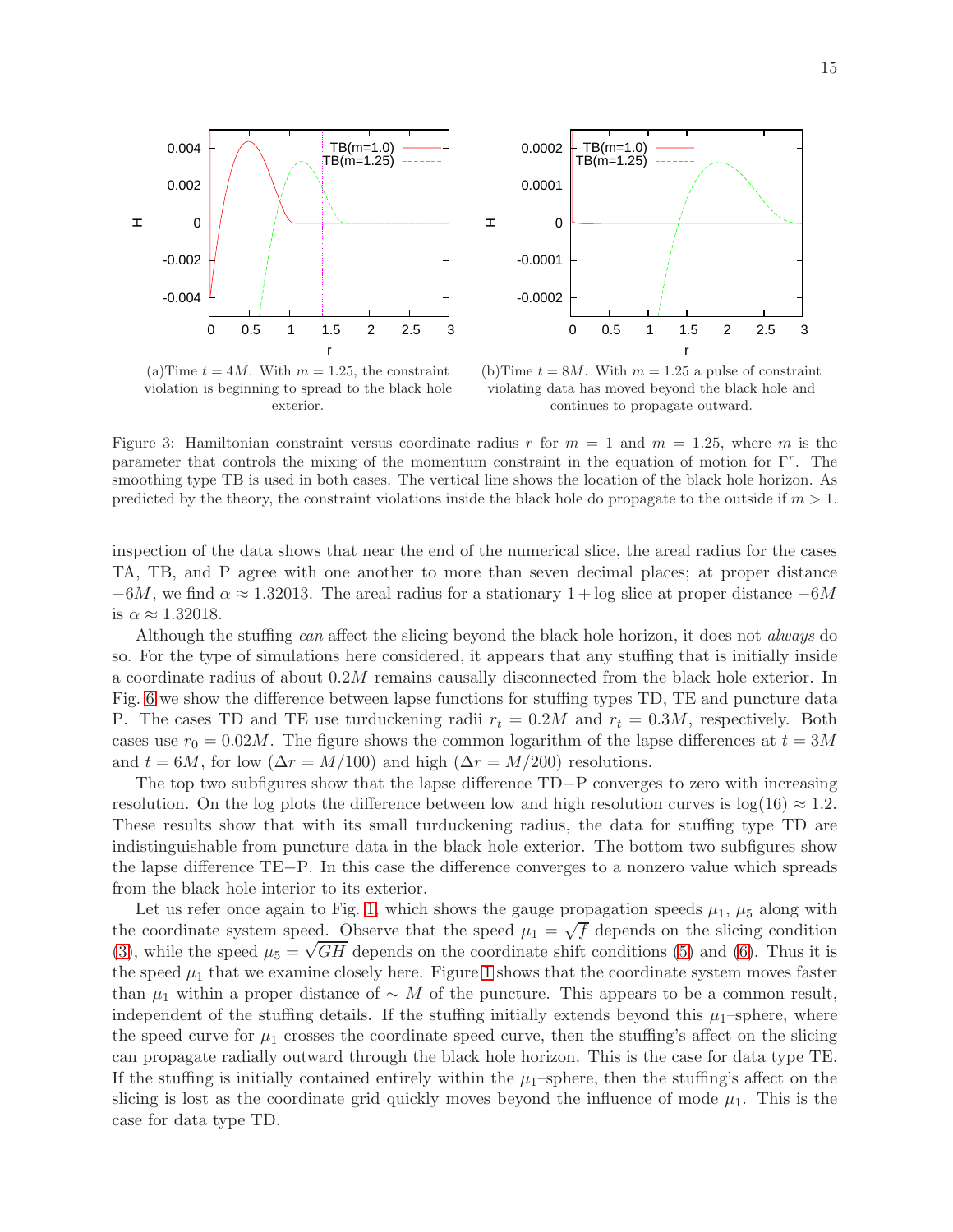<span id="page-16-0"></span>

Figure 4: The difference between lapse functions plotted versus areal radius in units of M. The curve TA−P is the difference for turducken data with stuffing TA and puncture data. The curve TB−P is the difference for turducken data with stuffing TB and puncture data.

<span id="page-16-1"></span>

Figure 5: Areal radius R versus proper distance from the horizon. The horizontal line at  $R = 2$  is the horizon. By  $t = 50M$  the three curves (TA, TB, and P) are indistinguishable (at this scale) from the stationary  $1 + \log$  slice S.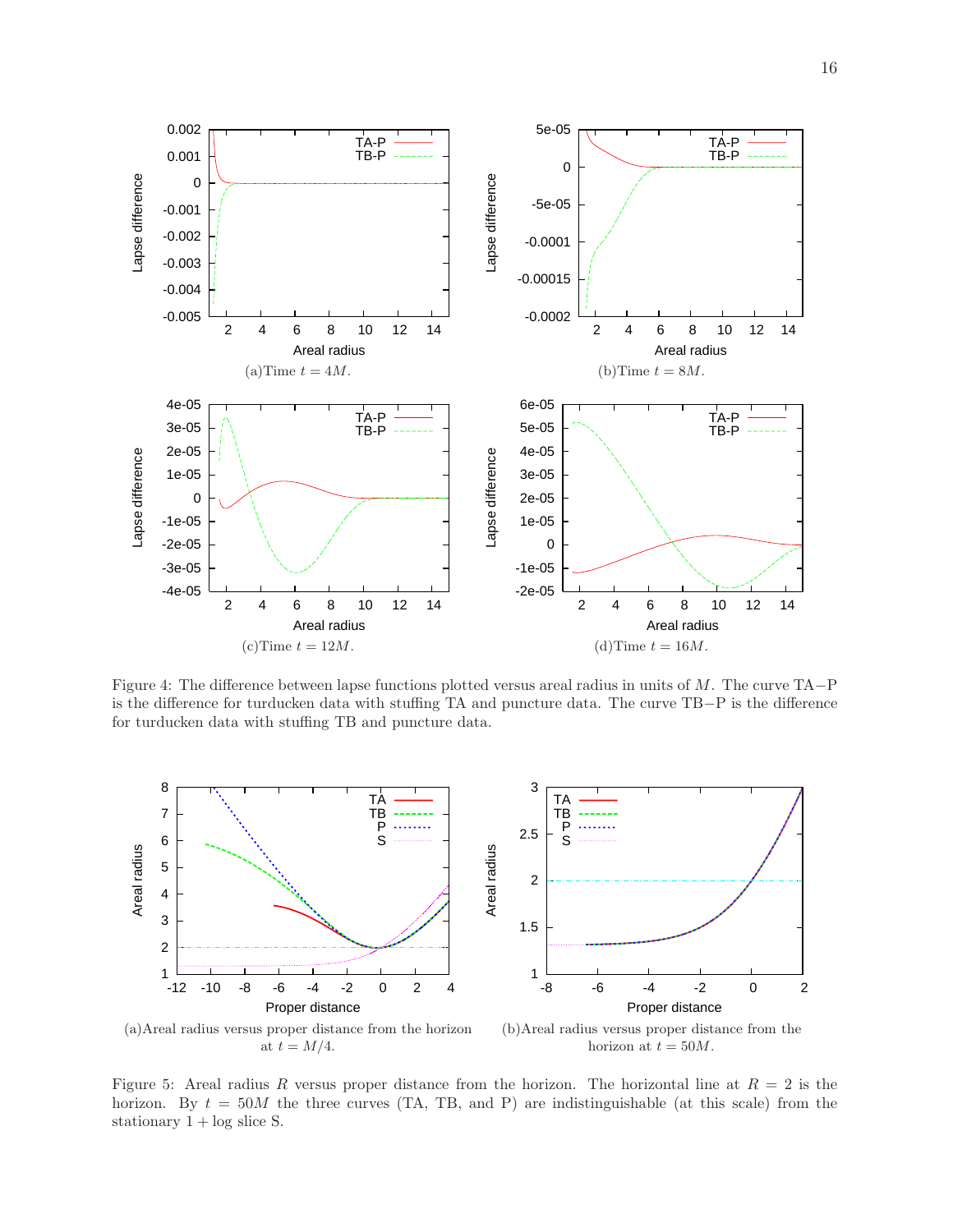<span id="page-17-0"></span>

Figure 6: Common logarithm of the difference between lapse functions. The top two subfigures show the difference between case TD and puncture data for low ( $\Delta r = M/100$ ) and high ( $\Delta r = M/200$ ) resolutions. The bottom two subfigures show the difference between case TE and puncture data for low and high resolutions. (Note that the curves at time  $t = 3M$  appear to terminate at an areal radius of about 3.3 (case TD) or 3.5 (case TE). This occurs because, beyond these values, the lapse difference is exactly 0.0 to thirteen or more decimal places. The logarithm is undefined for larger values of areal radius.)

Note that the precise value of the turduckening radius where the influence of the gauge speed  $\mu_1$  is lost might depend on a number of details of the simulation. For example, black hole spin, the initial values of the lapse and shift, as well as the details of the stuffing profile might affect whether or not the gauge modes will be lost in the black hole interior.

Finally, let us observe that the gauge speed  $\mu_5$  is larger than the coordinate speed throughout the black hole interior.<sup>3</sup> Thus, we expect that the stuffing details will affect the shift in the black hole exterior, regardless of how small the stuffing region might be. This expectation is supported by the results shown in Fig. [7.](#page-18-1) This figure shows the difference in coordinate radius for turducken data TD and puncture data P as a function of areal radius. As discussed above, in the limit of infinite resolution the slicing outside the black hole appears to be identical for turducken data TD and puncture data P. Thus the difference shown in Fig. [7](#page-18-1) is due to differences in the coordinate grid. In particular, the radial shift in the coordinate grid in the black hole exterior depends on the

<sup>3</sup> This observation partially explains why the one-dimensional code [\[30\]](#page-27-7) seems to require boundary conditions at the origin for the shift vector.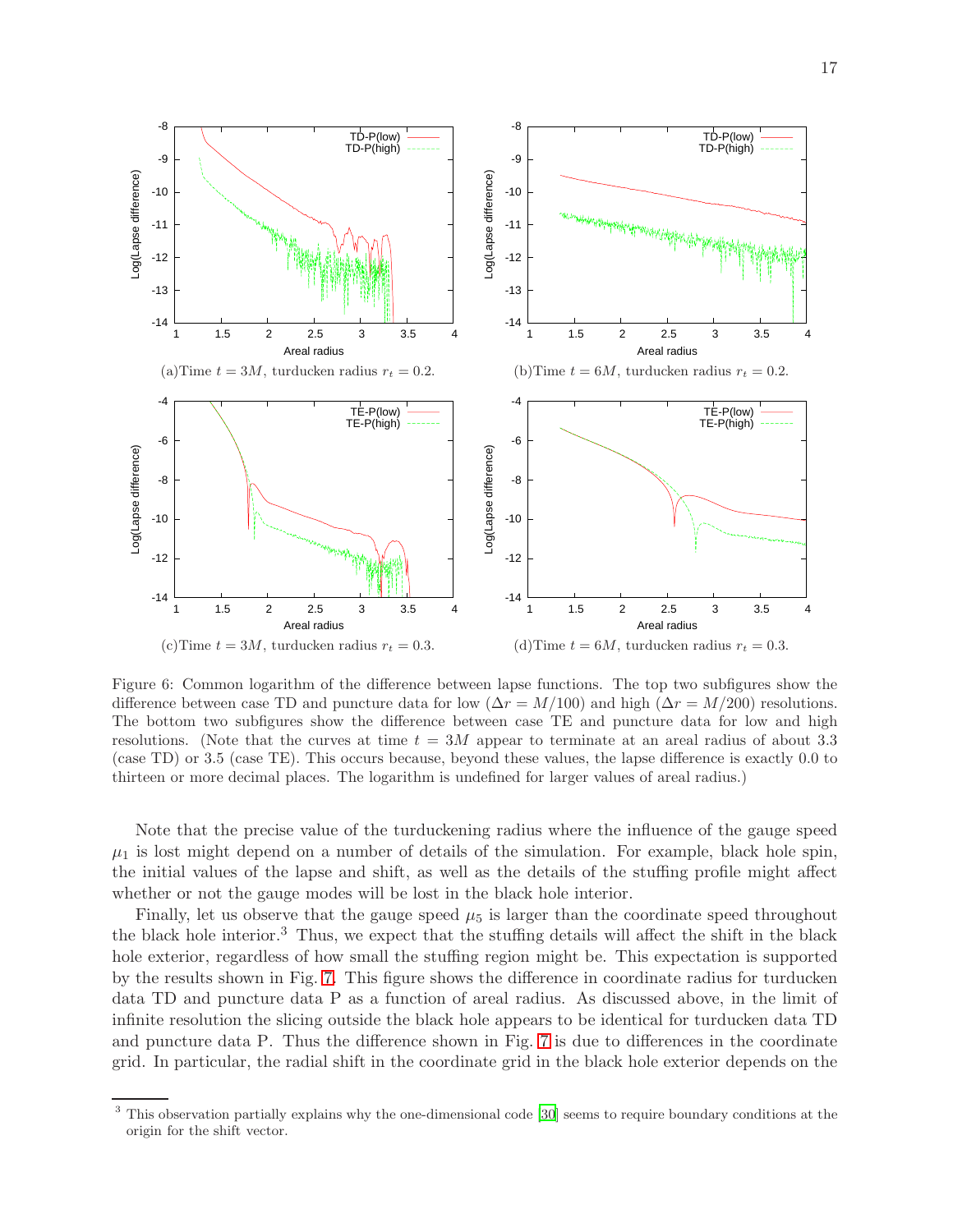type of stuffing used. At time  $t = 2M$  the difference has just begun to cross the black hole horizon. The difference continues to move into the black hole exterior as the evolution proceeds.

<span id="page-18-1"></span>

Figure 7: The difference between coordinate radius for turducken data TD and puncture data, as a function of areal radius. Both low ( $\Delta r = M/100$ ) and high ( $\Delta r = M/200$ ) resolution results are shown, although the curves are difficult to distinguish. The vertical line is the location of the black hole horizon.

### <span id="page-18-0"></span>V. THREE-DIMENSIONAL BLACK HOLE EVOLUTIONS

### A. Turduckening procedure in 3D

Numerical initial data with black holes may contain singular "puncture" points or excised regions. If the data are incomplete due to excision, the excised regions must be filled before the turducken method can be used to evolve the data. Even if the data are complete, as in the puncture case, it may be advantageous to replace the data near singular points with data that is more smooth.

We experimented with various methods for turduckening the initial data in the black hole interior. We found that the details do not matter much in practice, as long as the fields are sufficiently smooth across the turduckening boundary and the spacetime remains unchanged within a layer inside the horizon whose width is at least a few times the width of the finite differencing stencil. Empirically, a width of 10 grid points suffices for us; we expect this number to depend on the particular differencing operators which are used.

One rather simple method for turduckening is blending, which fills the excised region with arbitrary data, and then modifies some of the non-excised grid points to create a smooth match. This has the disadvantage that it may require quite a few non-excised grid points inside the horizon—one needs to have sufficiently many grid points to ensure the smooth match, plus the grid points which need to be left unmodified.

Instead, we choose a method which leaves all given data unchanged and fills in all excised points in a smooth manner. In particular, we solve an elliptic equation of the form

<span id="page-18-2"></span>
$$
\left(\frac{\partial^n}{\partial x^n} + \frac{\partial^n}{\partial y^n} + \frac{\partial^n}{\partial z^n}\right) A = 0
$$
\n(40)

to fill the excised points of a quantity A, using standard centered derivatives everywhere and using the given non-excised data as boundary conditions. Here  $n$  is an even integer which controls the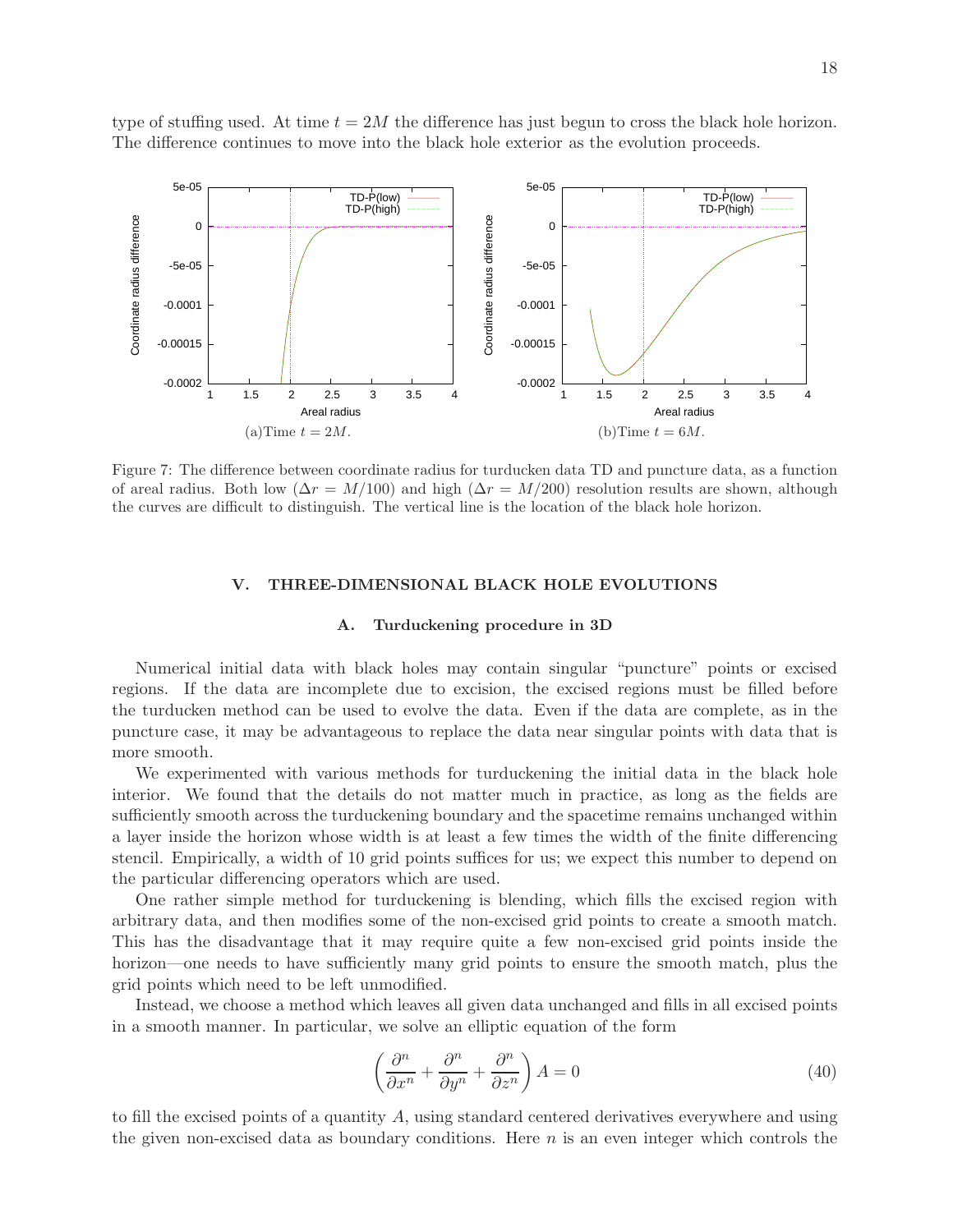|        | Turduckening | Resolution   |    |                     |
|--------|--------------|--------------|----|---------------------|
|        | radius       | low med high |    |                     |
|        | $r_{t}$      | 6А           |    | $4\Delta$ $3\Delta$ |
| small  | 0.10M        | 11           | 17 | 23                  |
| medium | 0.15M        | 9            | 14 | 19                  |
| large  | 0.20M        |              |    | 15                  |

<span id="page-19-0"></span>Table I: Number of grid points between the turduckening region and radius of the initial apparent horizon  $(r_{hor} = 0.3758M)$ , for three turduckening radii  $r_t$  and three grid resolutions dx. The resolution dx is given in multiples of  $\Delta = 0.04M$ . If there are too few grid points between the horizon and the turduckening region, information about the turduckening procedure escapes out of the black hole, which must be avoided.

smoothness of the resulting field A. If  $n = 2$ , A will be only  $C<sup>0</sup>$ . Increasing n by 2 results in one additional derivative being continuous, so that for  $n = 4$ , A is  $C<sup>1</sup>$ , and for  $n = 6$ , the resulting A is  $C^2$ . Since we need to take two derivatives of the metric, we choose  $n = 6$  to keep all derivatives continuous. We will show later that using  $n = 2$  still works, but leads to large errors.

Equation [\(40\)](#page-18-2) is linear, and we employ a standard conjugate gradient method [\[44](#page-27-21)] to solve it. This numerical scheme is rather easy to implement, is robust, and it converges reasonably quickly at the resolutions within reach on current supercomputing hardware. The algorithm has been implemented in the Cactus thorn NoExcision that we have made freely available.<sup>4</sup>

Higher values of  $n$  lead to smoother initial data. It is also possible to choose a non-zero right hand side in [\(40\)](#page-18-2), modifying the shape of the solution in the excised region. In this paper we do not take advantage of this additional freedom. Other turduckening procedures may also be possible and could be directly integrated into the initial data solvers.

### B. Distorted rotating black hole evolutions

We now turn to evolutions of single distorted, rotating black holes and investigate the effects of black hole turduckening on the numerical solution and the extracted waveforms. We use single puncture initial data with a Bowen-York extrinsic curvature [\[45\]](#page-27-22). We use a puncture mass  $m_p =$ 0.751744 and a moderately large angular momentum parameter  $S = 0.7$ , resulting in a black hole with irreducible mass  $M_{irr} \approx 0.925785$ , dimensionless spin  $a/M = S/M^2 = 0.7$ , and mass  $M = 1.0$ (see e.g. Eq. (27) in [\[46](#page-27-23)] for a definition of the horizon mass used here). The ADM mass of the spacetime is  $M_{\rm ADM} \approx 1.00252$ .

We chose puncture initial data to be able to compare turducken and puncture evolutions (see also Sec. [IV\)](#page-11-0). We chose a non-zero angular momentum to arrive at a more interesting, nonspherically-symmetric case which also includes gravitational wave emission, as the conformally flat rotating single punctures do not represent the Kerr spacetime [\[47\]](#page-27-24).

We perform simulations of four different initial data setups. The first is a pure puncture setup where the turduckening procedure is not applied. In the other three cases, the puncture data are modified inside of different turduckening radii: small  $(r_t = 0.1M)$ , medium  $(r_t = 0.15M)$ , and large  $(r_t = 0.2M)$ , but kept unchanged everywhere else. The radius of the initial apparent horizon is  $r_{\text{hor}} = 0.3758M$ . For all four cases we perform simulations at three different resolutions: low  $(dx =$ 0.024M), medium  $(dx = 0.016M)$  and high  $(dx = 0.012M)$ , as measured on the finest refinement level. Table [I](#page-19-0) lists the approximate number of grid points between the horizon and the turduckening region in each of these cases. These runs were performed using the McLachlan code (see Sec. [III\)](#page-10-0),

<sup>4</sup> The Cactus thorn can be obtained via the command

svn checkout https://svn.aei.mpg.de:/numrel/AEIThorns/NoExcision/trunk NoExcision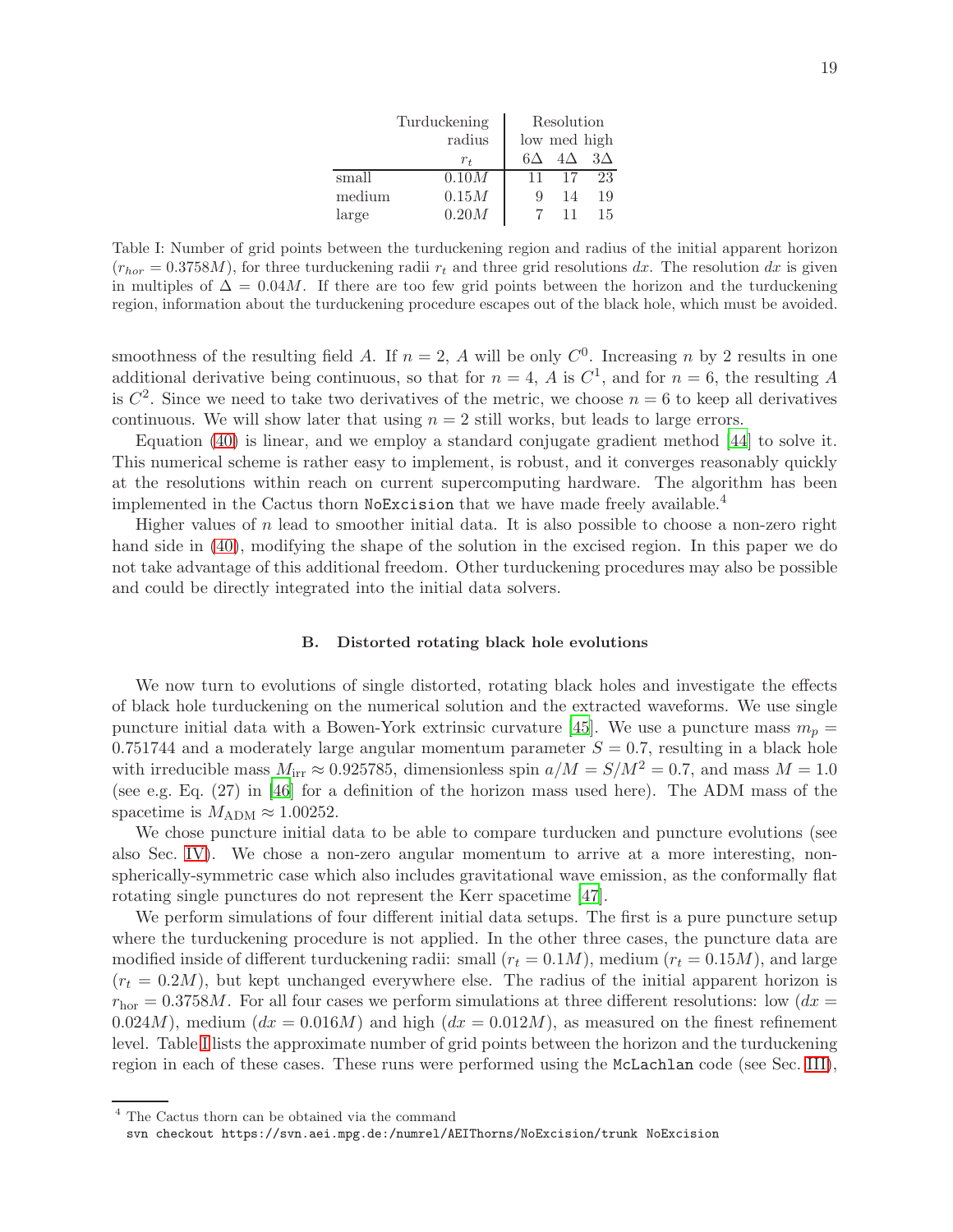<span id="page-20-0"></span>

Figure 8: Convergence plot for the Hamiltonian constraint along the x axis at  $T = 115.2M$  for the small turduckening region  $r_t = 0.1M$  (left plot) and for the puncture run (right plot). The medium and high resolution curves have been scaled for 4th order convergence. The vertical line shows the location of the horizon. The plots cover the range over which the waveforms were extracted (up to  $R = 60M$ ). At this time this region is still causally disconnected from the outer boundary.

eight levels of mesh refinement, and the outer boundaries located at  $R = 256M$ . Refinement boundaries were placed at  $R = [128, 64, 16, 8, 4, 2, 1]M$ . Fifth order Kreiss-Oliger dissipation [\[41](#page-27-18)] was applied to all evolved variables.

We choose the initial lapse profile as

$$
\alpha_{\text{init}} = \frac{1}{1 + m_p/(2r)},\tag{41}
$$

which corresponds to the average of the isotropic lapse and unit lapse. Except for the puncture case, the lapse is further modified in the turduckening region by smoothing it using Eq. [\(40\)](#page-18-2) with  $n = 6$ . The shift and its time derivative are initially set to zero.

### C. Numerical results

### 1. Constraints

Figure [8](#page-20-0) shows the convergence behaviour for the Hamiltonian constraint for the small turduckening radius  $r_t = 0.1M$  and the puncture run along the x axis at a late time  $T = 115.2M$  (any late time could have been chosen, since the numerical spacetime has essentially become stationary). The vertical line shows the location of the horizon at this time. Similar results hold for the momentum constraint. These results show that at late times the constraints converge to zero at a fourth order rate, except for a few grid points near the origin. Since the stationary solution we are approaching has a  $1/\sqrt{r}$  singularity in the conformal factor [\[12,](#page-26-11) [13](#page-26-12)], this is to be expected, as a neighborhood of the origin is under-resolved. Note also that the convergence plots are practically identical for the turducken and puncture simulations. These results are consistent with the 1D results of Section [IV.](#page-11-0)

### 2. Lapse

The behavior of the lapse is also consistent with the spherically symmetric simulations of Sec-tion [IV.](#page-11-0) Figure [9](#page-21-0) shows the lapse profile along the x axis at four different times  $(T = 0M,$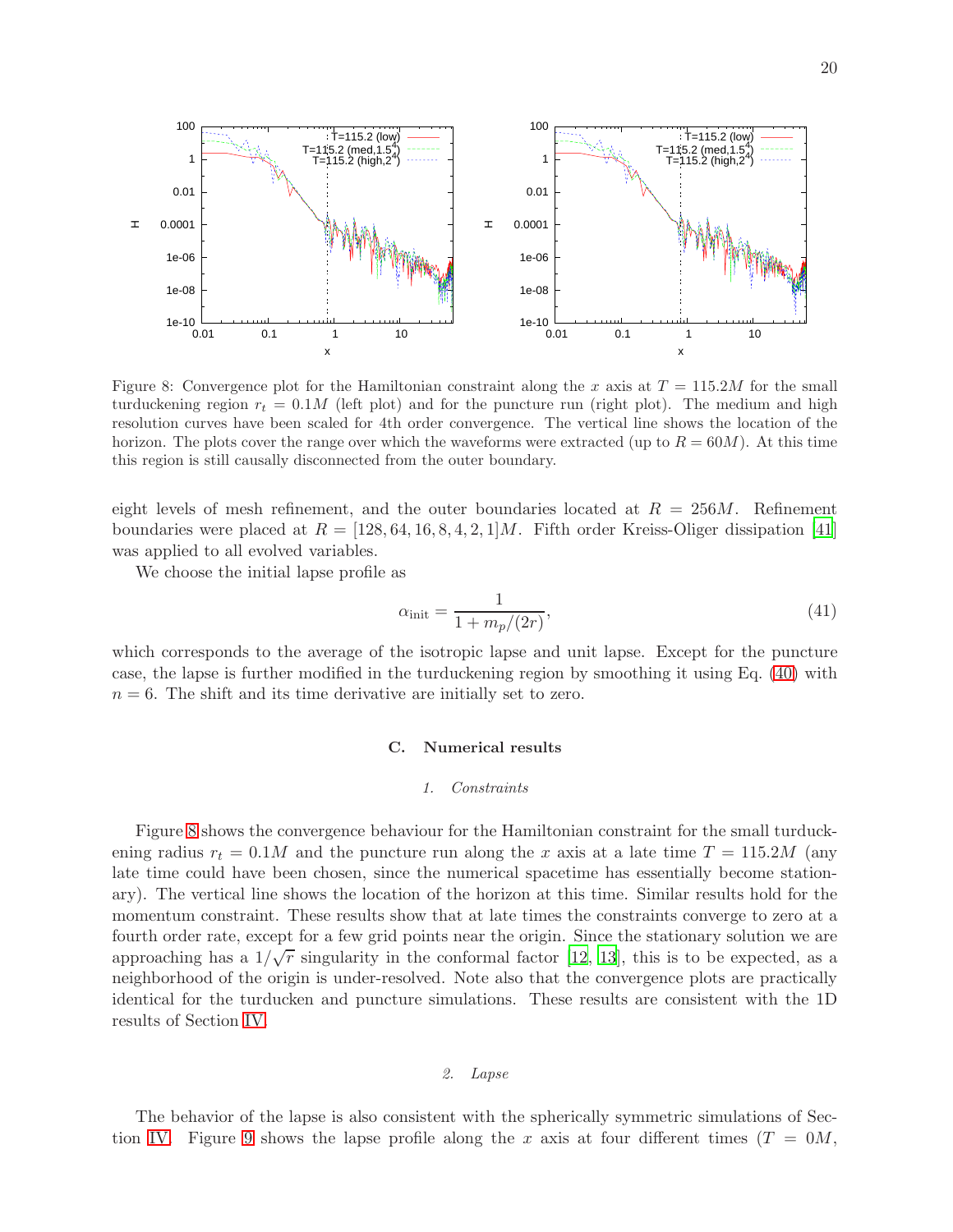<span id="page-21-0"></span>

Figure 9: Lapse profile along the x axis for the distorted single black hole evolutions at the times  $T = 0M$ (top left),  $T = 3.84M$  (top right),  $T = 9.6M$  (bottom left), and  $T = 96M$  (bottom right) for the high resolution, comparing different turduckening radii. The vertical lines show the location of the apparent horizon. The insets in the bottom graphs enlarge a small region near the horizon. While the lapse profiles differ near the origin, they are very similar at the horizon, and their difference decreases with time. However, for the medium and large turduckening radii, a superluminal gauge mode is clearly escaping. On the other hand the differences between the lapse profiles of the puncture and small turduckening radius cases converge to zero with resolution.

 $T = 3.84M$ ,  $T = 9.6M$ , and  $T = 96M$ ) for the high resolution case. The region with significant differences in the slicing is at all times safely contained within the horizon. However, as can be seen from the inset in the bottom left graph, there are real (but small) differences in the lapse function also outside the horizon at early times. These differences do not converge away with resolution. In other words, the details of the turduckening procedure result in real (but small) differences in the slicing outside of the horizon. With time, the differences become smaller, and are no longer visible in the bottom right graph at  $T = 96M$ .

### 3. Waveforms: convergence with resolution

We extract the  $\ell = 2, m = 0$  mode of the Weyl scalar  $\Psi_4$  on coordinate spheres at four different radii  $(R = 30M, R = 40M, R = 50M, \text{ and } R = 60M)$ , choosing the commonly used hypersurfaceadapted tetrad described e.g. in [\[48\]](#page-27-25). Figure [10](#page-22-0) shows convergence tests for the waveforms obtained with different turducken radii and with puncture evolutions, in all cases extracted at  $R = 30M$ .

The top left graph shows the waveform with small turducken radius  $r_t = 0.1M$  at three different resolutions. The top right graph shows the differences between the different resolutions, scaled for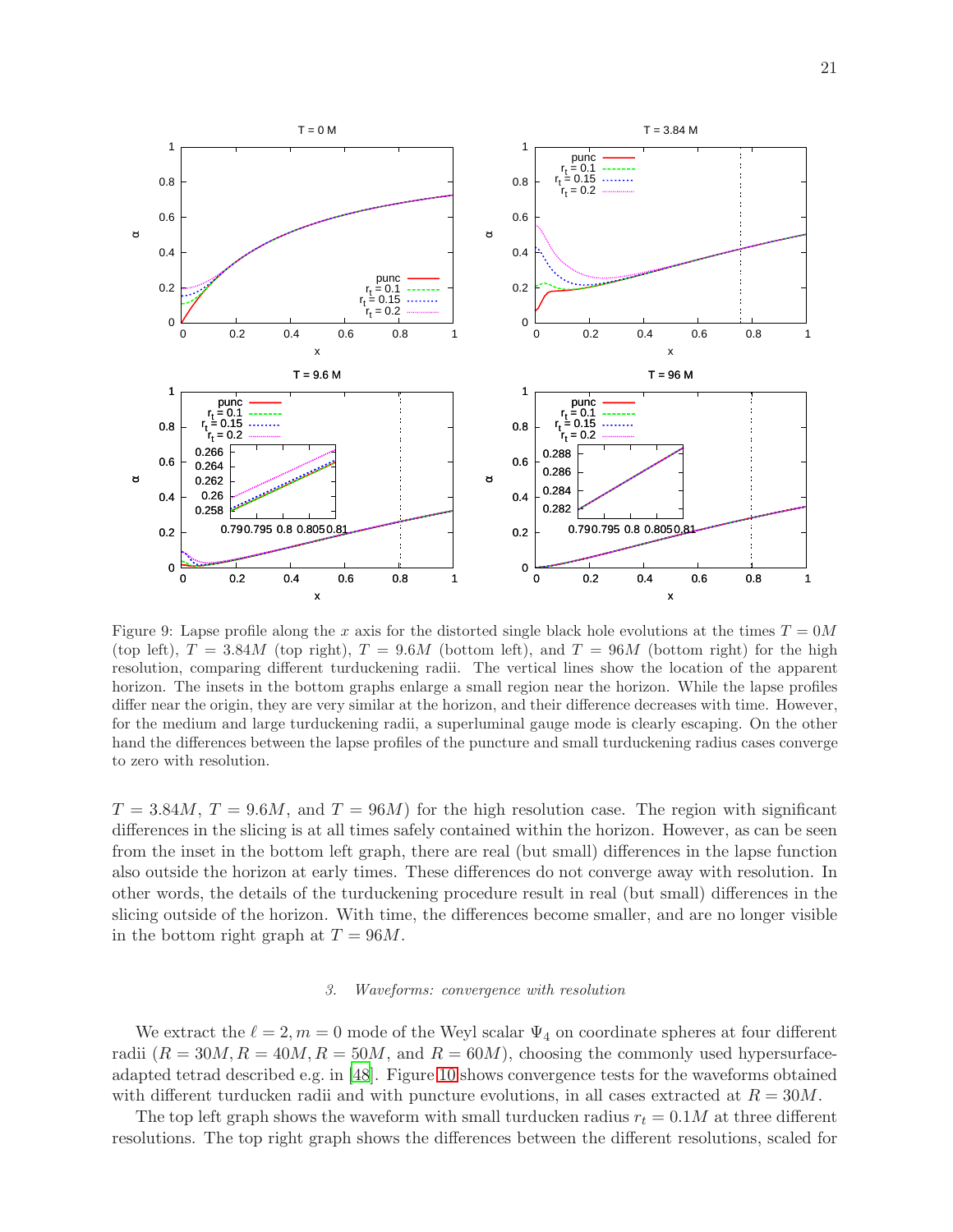<span id="page-22-0"></span>

Figure 10: Effect of the turduckening radius on the  $\ell = 2, m = 0$  mode of gravitational waveforms  $r\Psi_4$ , extracted at  $R = 30M$ . The top left graph compares all three resolutions, and the top right graph shows their differences, scaled for 4th order convergence, both for the small turduckening region  $r_t = 0.1M$ . The bottom left graph shows the scaled differences for a pure puncture run, and the fact that it looks virtually identical indicates that  $r_t = 0.1M$  is a good choice for these resolution. On the other hand, the bottom right graph shows the same for the large turduckening radius  $r = 0.2M$  where noticeable differences are visible. We attribute this to the smaller number of grid points between the turduckening region and the initial apparent horizon (see table [I\)](#page-19-0), so this case is not yet in the convergent regime.

fourth order convergence. The fact that the curves look so similar is a manifestation of clean fourth order convergence.

The bottom left graph shows the scaled differences for a pure puncture run, also indicating clean fourth order convergence. The case  $r_t = 0.15M$  (not shown here) behaves similarly.

However, the scaled differences for  $r_t = 0.2M$  (bottom right graph) looks noticeably different. We attribute this to the smaller number of grid points between the turduckening region and the initial apparent horizon (see table [I\)](#page-19-0), so that, in the low resolution case, there are too few gridpoints between the turduckening region and the horizon for the numerical waveforms to be effectively isolated from the stuffing. The curve for the difference between the medium and high resolution waveforms is very similar to the other cases, which indicates that it is only the low resolution run that is not in the convergent regime. We expect, though we have not yet confirmed this with numerical experiments, that a convergence test with a higher minimal resolution will also show a lack of convergence if the turduckening region is chosen so that  $r_t$  is only  $\sim 7$  (or fewer) gridpoints away from the horizon at the minimal resolution. Thus, as a rule of thumb, we expect that one should always choose the turduckening region so that  $r_t$  is more than ~ 7 gridpoints away from the horizon. Finite differencing schemes that differ from the one used in our code would probably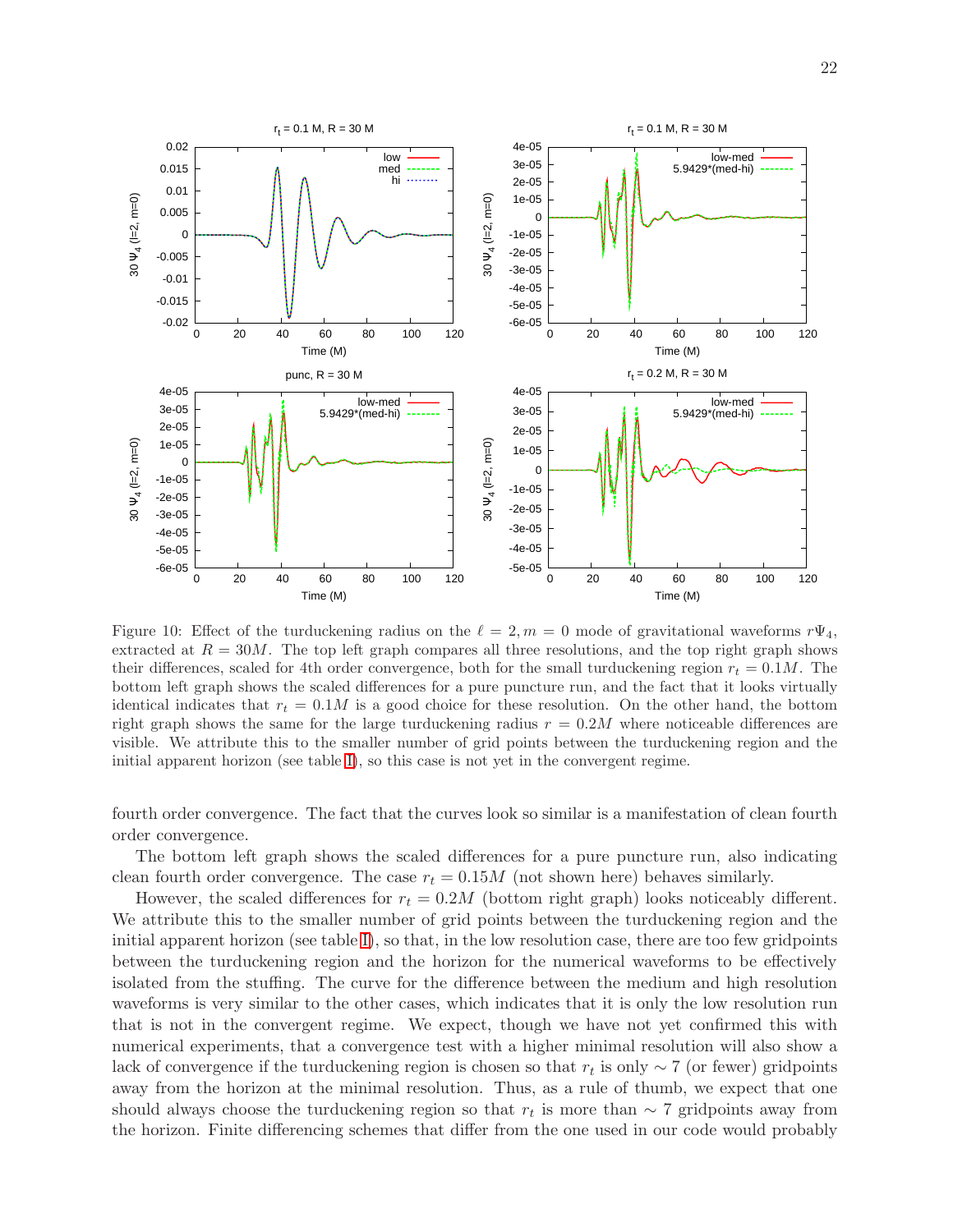<span id="page-23-0"></span>

Figure 11: Difference between the  $\ell = 2, m = 0$  mode of  $r\Psi_4$  for a puncture evolution and for three different turduckening radii, extracted at  $R = 30M$  (left-hand graphs) and  $R = 60M$  (right-hand graphs). See the main text for the discussion.

require different limits. Experimentation would be necessary on a case–by–case basis.

### 4. Waveforms: comparison among different solution methods

Figure [11](#page-23-0) shows, for the three resolutions, the differences between the puncture waveform and the turducken waveforms with turduckening radii  $r_t = 0.1M$ ,  $r_t = 0.15M$ , and  $r_t = 0.2M$ . In all cases two extraction radii are used:  $R = 30M$  and  $R = 60M$ . As can be seen from the figure, the difference between the puncture waveform and the  $r_t = 0.1$  one goes to zero as the resolution is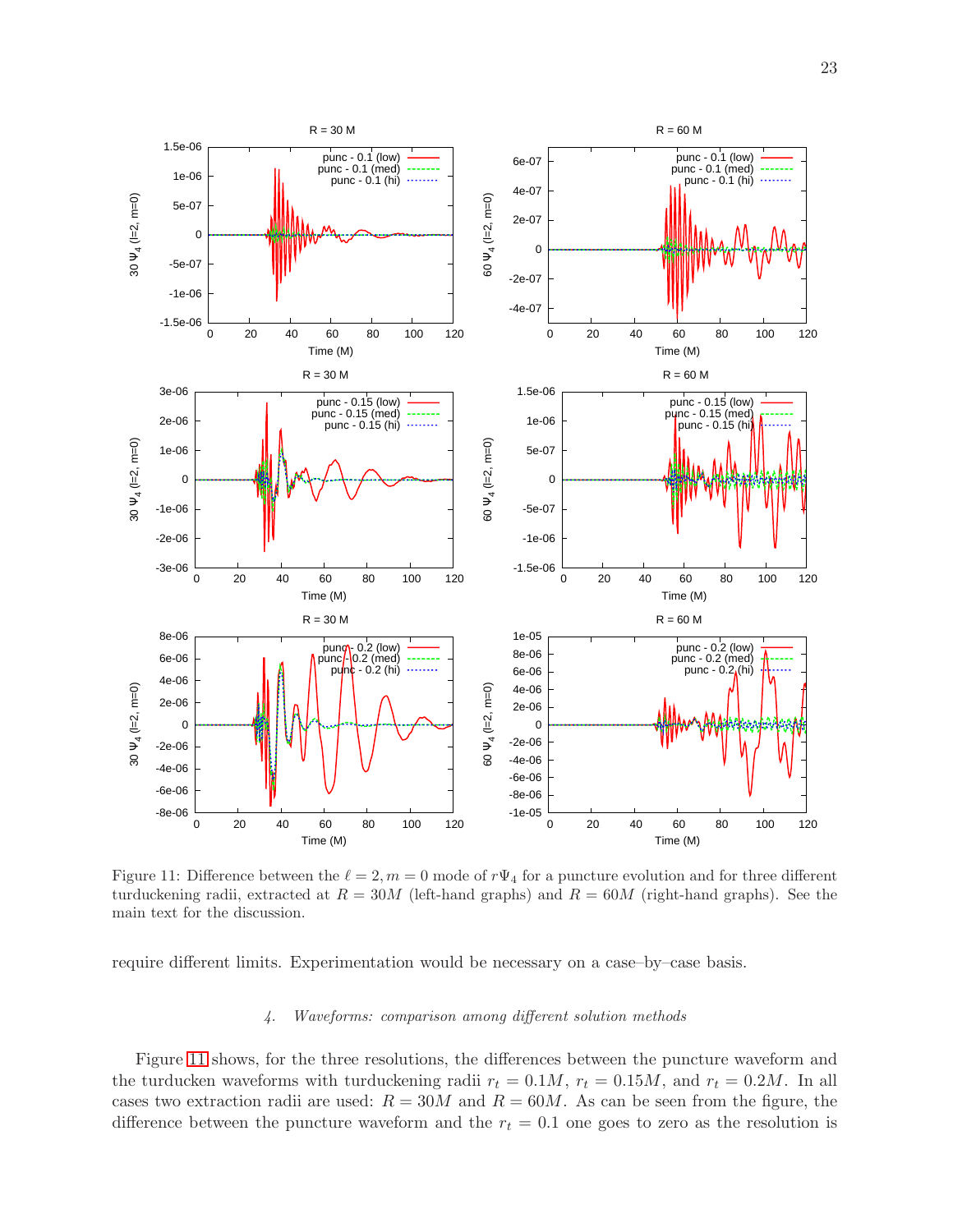increased. This is not true for the  $r_t = 0.15$  and  $r_t = 0.2$  cases, where the difference, especially clear at  $R = 30M$ , does not converge to zero with increasing resolution. Differences in the slicing do appear to affect the extracted gravitational wave signal. However, at the larger extraction radius  $R = 60M$ , the non–convergent part of the waveform difference is significantly smaller.

As already discussed, there are gauge modes that travel at superluminal speeds with our parameter choices and differences in gauge are able to propagate beyond the horizon. This is true independently of whether the initial data are pure puncture or turduckened data. The fact that we only find differences between the puncture waveforms and turducken ones with larger  $r_t$  does not mean that we consider the puncture waveforms and the turducken waveforms with small  $r_t$  to be correct, and any deviation from them to be an error. As described above, we modify the initial lapse profile away from the puncture profile only inside of the turduckening region. We would expect that a pure puncture run with a different initial lapse profile (for example, constant lapse equal to one) would also yield significant differences in the lapse at the location of the detector. Instead, the conclusion is that since wave extraction is carried out at a finite radius, our resolutions are high enough so that the seemingly small differences in slicing lead to noticeable differences in waveforms. Furthermore, even though this is a rotating black hole, which cannot be compared directly to a Schwarzschild black hole, we believe that this is the same effect as seen in the 1D spherically symmetric case (see Fig. [6](#page-17-0) and its discussion in section [IV B\)](#page-13-1). Namely, differences in slicing get trapped inside the black hole for sufficiently small turducken radius (while the puncture evolution can be considered as the limit  $r_t \to 0$ ). Note also that the slicing differences (and consequently the waveform differences) are transient since both puncture and turducken runs approach the same trumpet slice at late times.

What we have seen is that, through a proper convergence test, we can detect differences in the waveforms due to different slicings at fixed, finite extraction radii. However, it is far from clear that these differences are of any practical importance. For example, for each of our turduckening radii, the largest difference (at the highest resolution) between a turducken waveform and the puncture one is  $6 \times 10^{-6}$ . The amplitude of the wave is about 0.015, so the relative difference is about  $4 \times 10^{-4}$ .

Finally, we performed experiments at low  $(dx = 0.024M)$  and medium  $(dx = 0.016M)$  resolutions with a turduckening radius  $r_t = 0.1$ , but with  $n = 2$  in equation [\(40\)](#page-18-2), so that the evolution fields are only  $C^0$  at the boundary of the turduckening region. In Figure [12](#page-25-0) the left graph shows the difference between the waveforms from runs with  $n = 2$  and  $n = 6$  while the right graph shows the difference between the  $n = 2$  and puncture waveforms. These two graphs are almost identical and a comparison with the top left graph in Figure [11](#page-23-0) explains why. As can be seen, the difference between the puncture waveforms and the  $r_t = 0.1$  waveforms is about 10 times larger for  $n = 2$ than  $n = 6$ . Note that in the  $r_t = 0.1M$  case the turduckening region is far enough inside the black hole that we do not see gauge differences, so this must be caused by increased numerical noise coming from the less smooth data in the  $n = 2$  case.

### <span id="page-24-0"></span>VI. FINAL REMARKS

In this paper we have analyzed in detail several aspects of the turduckening technique for evolving black holes.

First we presented a detailed analytical study of the constraints propagation for a rather general family of BSSN-type formulations of the Einstein equations. We could appropriately identify a subfamily for which the constraints propagate within the light cone and give a rigorous justification of the turduckening procedure. At the same time, we showed that in other subfamilies the constraint violations do move superluminally. As a consequence, in those cases, smoothing the interior of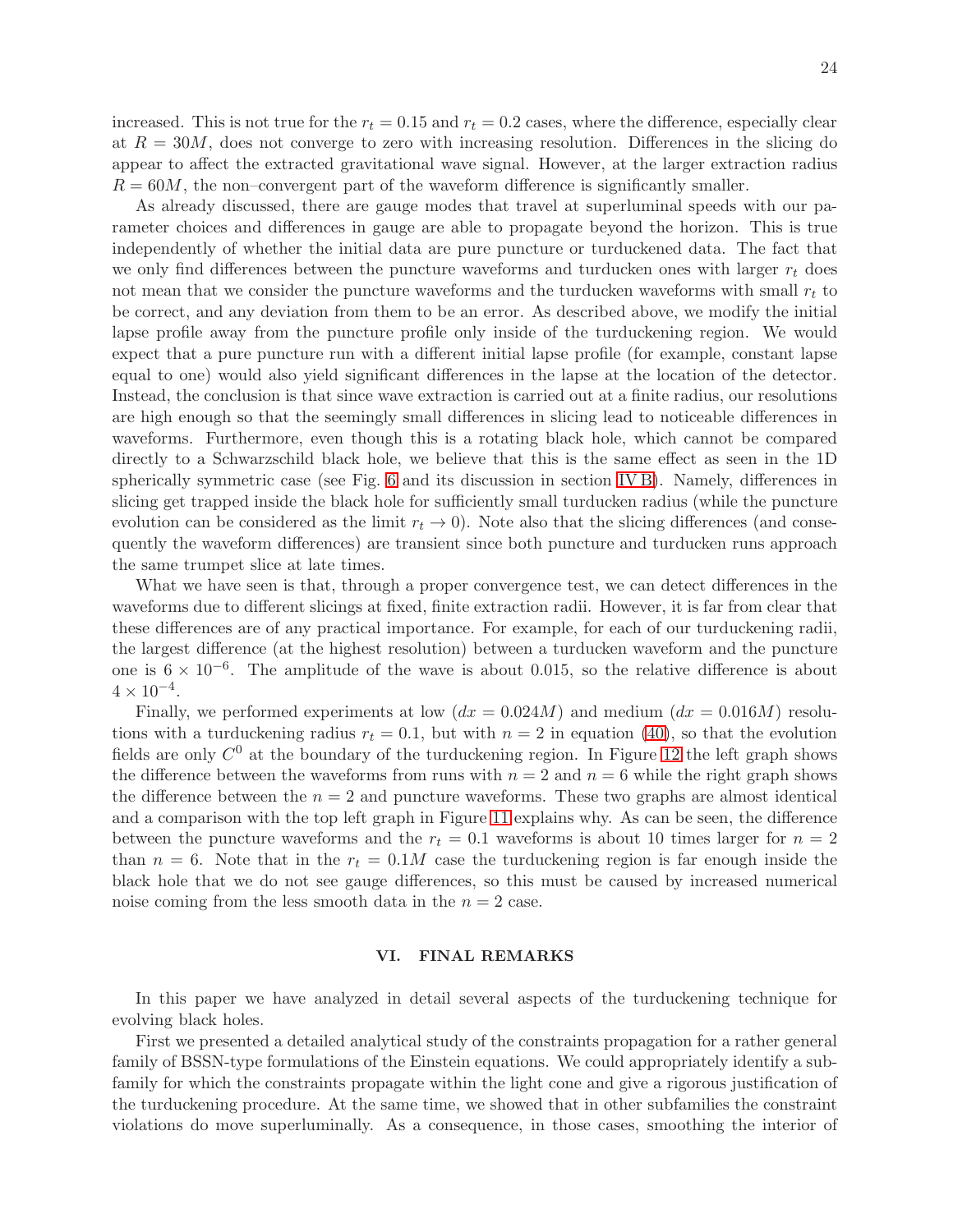<span id="page-25-0"></span>

Figure 12: Difference between the  $\ell = 2, m = 0$  mode of  $r\Psi_4$  for the turducken runs with  $n = 6$  and  $n = 2$ (both with  $r_t = 0.1$ ) extracted at  $R = 30M$  (left plot). The right plots shows the same for the puncture run and the turducken with  $r_t = 0.1$  and  $n = 2$ .

black holes will result in constraint violations that propagate to the outside.

Through high-resolution spherically symmetric numerical simulations we analyzed in detail the behavior of the constraints and gauge modes. In particular, we confirmed to very high accuracy the predictions of our analytical study. We found that the numerical constraints are preserved outside the black hole when the theory predicts so, and are violated otherwise. We also found cases in which gauge modes do propagate superluminally, escaping from the black hole, and cases in which they are trapped in the inside. These differences in gauge modes have consequences for wave extraction, as discussed below. We also observed that, when the constraints are guaranteed to propagate within the light cone, the region of constraint violations inside the black hole shrinks with time, and that the same final stationary configuration seems to be approached, regardless of the details of the turduckening procedure. We also provided explanations for these features.

Finally, we presented detailed three-dimensional simulations of single distorted black holes, comparing turduckened and puncture evolutions. We studied the effect that these different methods have on the coordinate conditions, constraint violations, and extracted gravitational waves. We found the waves to agree up to small but non-vanishing differences. Our convergence tests showed that those differences are not numerical artifacts but true features of the solution, caused by superluminal gauge modes escaping from the black hole. We also found that these differences in waveforms decay with increasing extraction radius.

### Acknowledgments

O.S. wishes to thank Darío Nuñez for help in deriving the characteristic speeds of the constraint propagation system, P.D. and E.S. thank Christian D. Ott and Jian Tao for help with the McLachlan BSSN code. We also wish to thank Ian Hawke and Denis Pollney for many discussions which ultimately led to the turduckening procedure. Our numerical calculations used the Cactus framework [\[36](#page-27-13), [37](#page-27-14)] with a number of locally developed thorns, J. Thornburg's apparent horizon finder [\[49](#page-28-0), [50](#page-28-1)], the GNU Scientific Library [\[51](#page-28-2)], and the LAPACK [\[52\]](#page-28-3) and BLAS [\[53\]](#page-28-4) libraries from the Netlib Repository [\[54](#page-28-5)]. This research was supported in part by NSF PIF Grant 0701566 XiRel [\[55\]](#page-28-6), and NSF SDCI Grant No. 0721915 Alpaca [\[56](#page-28-7)] to Louisiana State University, NSF Grant No. PHY-0600402 to North Carolina State University, Grant CIC 4.19 to Universidad Michoacana, PROMEP UMICH-PTC-195 from SEP Mexico, CONACyT Grant No. 61173, NSF Grant No.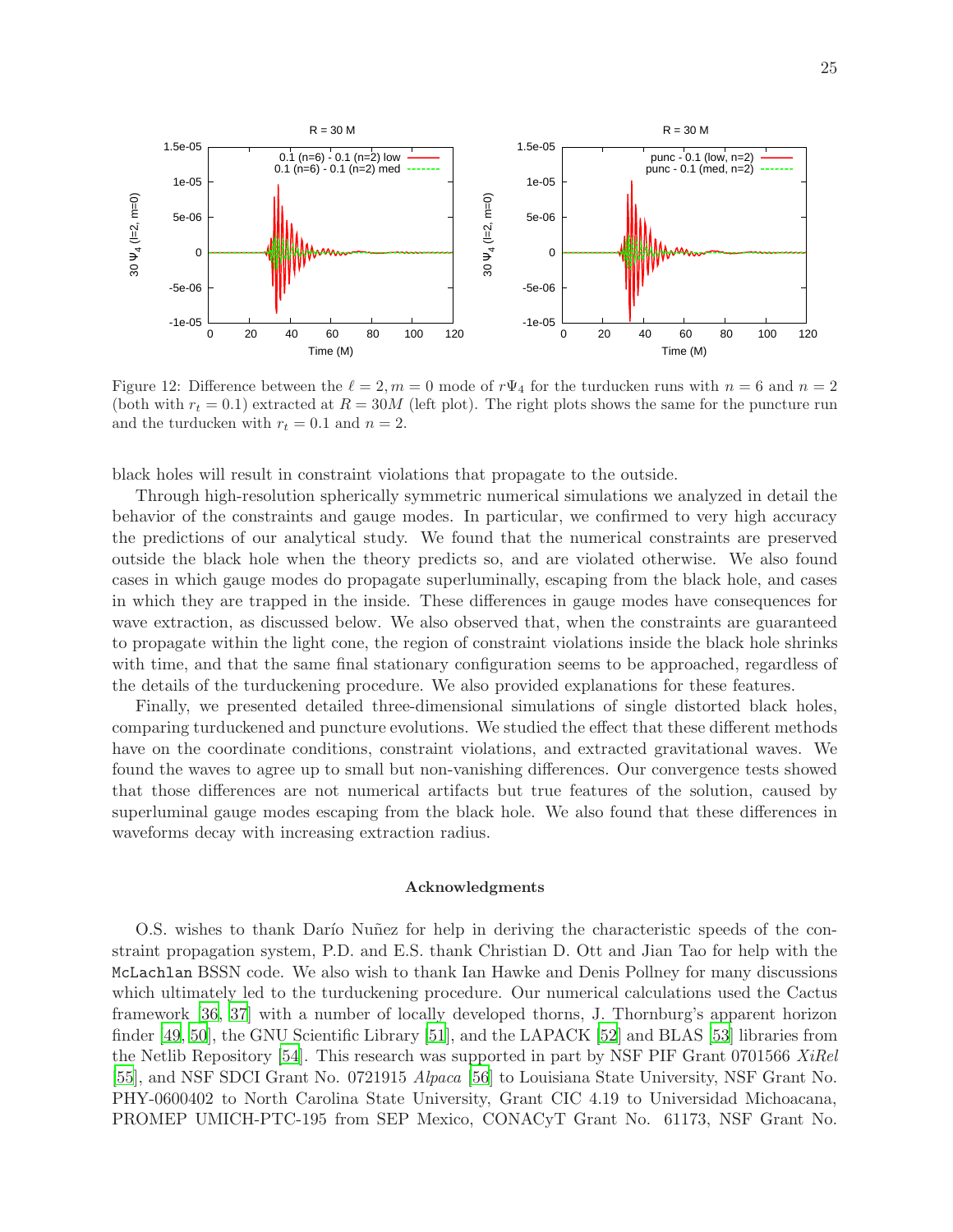0801213 to the University of Maryland, and the TeraGrid allocation TG-MCA02N014 to Louisiana State University. We used the supercomputing resources Peyote at the AEI, Santaka at LSU, Eric, Queen Bee, and Tezpur at LONI, and Abe and Tungsten at the NCSA. We also employed the resources of the Center for Computation & Technology at Louisiana State University, which is supported by funding from the Louisiana legislature's Information Technology Initiative.

- <span id="page-26-0"></span>[1] D. Brown, O. Sarbach, E. Schnetter, M. Tiglio, P. Diener, I. Hawke, and D. Pollney, Excision without excision, Phys. Rev. D 76,  $081503(R)$  (2007), arXiv:0707.3101 [gr-qc].
- <span id="page-26-1"></span>[2] C. Bona, T. Ledvinka, C. Palenzuela-Luque, J. A. Pons, and M. Žáček, *Gauge pathologies in singularity*avoidant spacetime foliations (2004), gr-qc/0410079.
- <span id="page-26-2"></span>[3] A. Arbona, C. Bona, J. Carot, L. Mas, J. Massó, and J. Stela, *Stuffed black holes*, Phys. Rev. D 57, 2397 (1998).
- <span id="page-26-3"></span>[4] A. Arbona, C. Bona, J. Massó, and J. Stela, *Robust evolution system for numerical relativity*, Phys. Rev. D 60, 104014 (1999), gr-qc/9902053.
- <span id="page-26-4"></span>[5] C. W. Misner, Magic matter, the computational aether, and miner's canary (2001), URL [https://drum.umd.edu/dspace/handle/1903/4361.](https://drum.umd.edu/dspace/handle/1903/4361)
- <span id="page-26-5"></span>[6] Z. B. Etienne, J. A. Faber, Y. T. Liu, S. L. Shapiro, and T. W. Baumgarte, Filling the holes: Evolving excised binary black hole initial data with puncture techniques,  $\ar{ax}$ iv:0707.2083  $\left| \text{gr-qc} \right|$ .
- <span id="page-26-6"></span>[7] W. G. Unruh, personal communication to Jonathan Thornburg (1984).
- <span id="page-26-7"></span>[8] J. Thornburg, Coordinates and boundary conditions for the general relativistic initial data problem, Class. Quantum Grav. 4, 1119 (1987), URL [http://stacks.iop.org/0264-9381/4/1119.](http://stacks.iop.org/0264-9381/4/1119)
- <span id="page-26-8"></span>[9] M. Campanelli, C. O. Lousto, P. Marronetti, and Y. Zlochower, Accurate evolutions of orbiting blackhole binaries without excision, Phys. Rev. Lett. **96**, 111101 (2006), gr-qc/0511048.
- <span id="page-26-9"></span>[10] J. G. Baker, J. Centrella, D.-I. Choi, M. Koppitz, and J. van Meter, Gravitational wave extraction from an inspiraling configuration of merging black holes, Phys. Rev. Lett.  $96$ , 111102 (2006), gr-qc/0511103.
- <span id="page-26-10"></span>[11] M. Hannam, S. Husa, D. Pollney, B. Brugmann, and N. O'Murchadha, Geometry and Regularity of Moving Punctures, Phys. Rev. Lett. 99, 241102 (2007), gr-qc/0606099.
- <span id="page-26-11"></span>[12] J. D. Brown, Puncture evolution of Schwarzschild black holes (2007), arXiv:0705.1359 [gr-qc].
- <span id="page-26-12"></span>[13] M. Hannam, S. Husa, F. Ohme, B. Brügmann, and N. O. Murchadha, *Wormholes and trumpets: the* Schwarzschild spacetime for the moving-puncture generation (2008), arXiv:0804.0628.
- <span id="page-26-13"></span>[14] H. Beyer and O. Sarbach, On the well posedness of the Baumgarte-Shapiro- Shibata-Nakamura formulation of Einstein's field equations, Phys. Rev. D  $70$ , 104004 (2004), gr-qc/0406003.
- <span id="page-26-14"></span>[15] C. Bona, J. Massó, E. Seidel, and J. Stela, New Formalism for Numerical Relativity, Phys. Rev. Lett. 75, 600 (1995), gr-qc/9412071.
- <span id="page-26-15"></span>[16] M. Alcubierre, B. Brügmann, P. Diener, M. Koppitz, D. Pollney, E. Seidel, and R. Takahashi, *Gauge* conditions for long-term numerical black hole evolutions without excision, Phys. Rev. D 67, 084023 (2003), gr-qc/0206072.
- <span id="page-26-16"></span>[17] J. R. van Meter, J. G. Baker, M. Koppitz, and D.-I. Choi, How to move a black hole without excision: gauge conditions for the numerical evolution of a moving puncture, Phys. Rev. D 73, 124011 (2006), gr-qc/0605030.
- <span id="page-26-17"></span>[18] M. Alcubierre, G. Allen, B. Brügmann, E. Seidel, and W.-M. Suen, *Towards an understanding of the* stability properties of the  $3+1$  evolution equations in general relativity, Phys. Rev. D 62, 124011 (2000), gr-qc/9908079.
- <span id="page-26-18"></span>[19] O. Reula, Hyperbolic methods for Einstein's equations, Living Rev. Relativity 1, 3 (1998), URL [http://www.livingreviews.org/lrr-1998-3.](http://www.livingreviews.org/lrr-1998-3)
- <span id="page-26-19"></span>[20] O. Sarbach, G. Calabrese, J. Pullin, and M. Tiglio, *Hyperbolicity of the BSSN system of Einstein* evolution equations, Phys. Rev. D  $66, 064002$  (2002), gr-qc/0205064.
- <span id="page-26-20"></span>[21] H. O. Kreiss and O. E. Ortiz, Some mathematical and numerical questions connected with first and second order time dependent systems of partial differential equations, Lect. Notes Phys. **604**, 359 (2002), gr-qc/0106085.
- <span id="page-26-21"></span>[22] G. Nagy, O. E. Ortiz, and O. A. Reula, Strongly hyperbolic second order Einstein's evolution equations, Phys. Rev. D 70, 044012 (2004), gr-qc/0402123.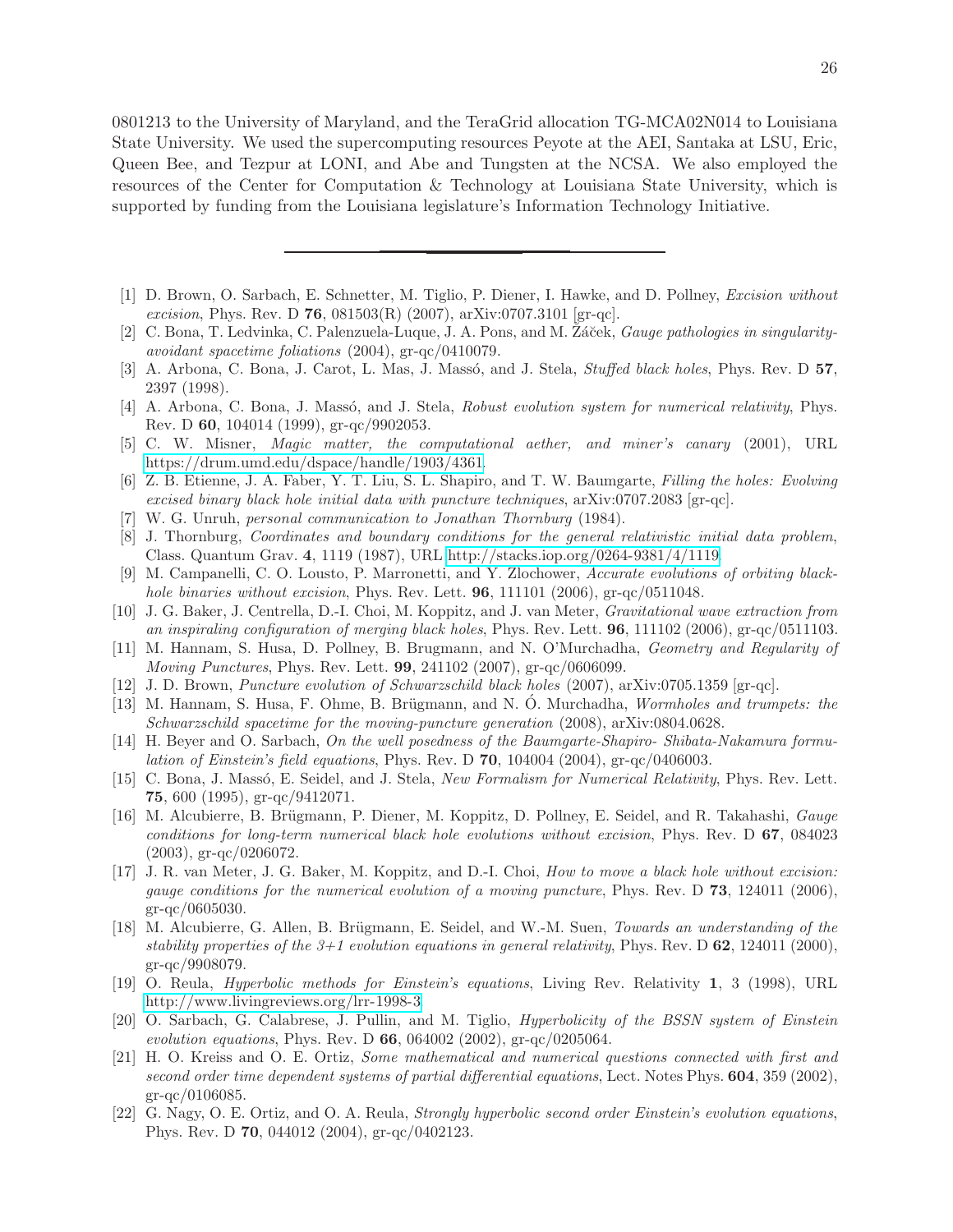- <span id="page-27-0"></span>[23] C. Gundlach and J. Martin-Garcia, Symmetric hyperbolic form of systems of second-order evolution equations subject to constraints, Phys. Rev. D  $70$ , 044031 (2004), gr-qc/0402079.
- <span id="page-27-1"></span>[24] C. Gundlach and J. M. Martin-Garcia, Symmetric hyperbolicity and consistent boundary conditions for second-order Einstein equations, Phys. Rev. D 70, 044032 (2004), gr-qc/0403019.
- <span id="page-27-2"></span>[25] C. Gundlach and J. M. Martin-Garcia, Hyperbolicity of second-order in space systems of evolution equations, Class. Quantum Grav. 23, S387 (2006), gr-qc/0506037.
- <span id="page-27-3"></span>[26] O. Sarbach and M. Tiglio, Exploiting gauge and constraint freedom in hyperbolic formulations of Einstein's equations, Phys. Rev. D 66, 064023 (2002), gr-qc/0205086.
- <span id="page-27-4"></span>[27] G. Calabrese, J. Pullin, O. Reula, O. Sarbach, and M. Tiglio, Well posed constraint-preserving boundary conditions for the linearized Einstein equations, Comm. Math. Phys.  $240$ , 377 (2003), gr-qc/0209017.
- <span id="page-27-5"></span>[28] O. A. Reula, Strongly hyperbolic systems in general relativity, Journal of Hyperbolic Differential Equations 1, 251 (2004), gr-qc/0403007.
- <span id="page-27-6"></span>[29] M. E. Taylor, Partial Differenaitl Equations I. Basic Theory (Springer-Verlag, New York, 1996).
- <span id="page-27-7"></span>[30] J. D. Brown, *BSSN in spherical symmetry*  $(2007)$ ,  $arXiv:0705.3845$  [gr-qc].
- <span id="page-27-8"></span>[31] J. D. Brown, Conformal invariance and the conformal-traceless decomposition of the gravitational field, Phys. Rev. D 71, 104011 (2005), gr-qc/0501092.
- <span id="page-27-9"></span>[32] M. Alcubierre, B. Brügmann, T. Dramlitsch, J. A. Font, P. Papadopoulos, E. Seidel, N. Stergioulas, and R. Takahashi, Towards a stable numerical evolution of strongly gravitating systems in general relativity: The conformal treatments, Phys. Rev. D 62, 044034 (2000), gr-qc/0003071.
- <span id="page-27-10"></span>[33] C. Lechner, D. Alic, and S. Husa, From tensor equations to numerical code — computer algebra tools for numerical relativity, in SYNASC 2004 — 6th International Symposium on Symbolic and Numeric Algorithms for Scientific Computing, Timisoara, Romania (2004), cs.SC/0411063, URL [http://arxiv.org/abs/cs.SC/0411063.](http://arxiv.org/abs/cs.SC/0411063)
- <span id="page-27-11"></span>[34] S. Husa, I. Hinder, and C. Lechner, Kranc: a Mathematica application to generate numerical codes for tensorial evolution equations, Comput. Phys. Comm. 174, 983 (2006), gr-qc/0404023.
- <span id="page-27-12"></span>[35] Kranc: Automated Code Generation, URL [http://numrel.aei.mpg.de/Research/Kranc/.](http://numrel.aei.mpg.de/Research/Kranc/)
- <span id="page-27-13"></span>[36] T. Goodale, G. Allen, G. Lanfermann, J. Massó, T. Radke, E. Seidel, and J. Shalf, The Cactus framework and toolkit: Design and applications, in Vector and Parallel Processing – VECPAR'2002, 5th International Conference, Lecture Notes in Computer Science (Springer, Berlin, 2003).
- <span id="page-27-14"></span>[37] Cactus Computational Toolkit home page, URL [http://www.cactuscode.org/.](http://www.cactuscode.org/)
- <span id="page-27-15"></span>[38] E. Schnetter, S. H. Hawley, and I. Hawke, Evolutions in 3D numerical relativity using fixed mesh refinement, Class. Quantum Grav. 21, 1465 (2004), gr-qc/0310042.
- <span id="page-27-16"></span>[39] Mesh refinement with Carpet, URL [http://www.carpetcode.org/.](http://www.carpetcode.org/)
- <span id="page-27-17"></span>[40] L. Lehner, S. L. Liebling, and O. Reula, AMR, stability and higher accuracy, Class. Quantum Grav. **23**, S421 (2006), gr-qc/0510111.
- <span id="page-27-18"></span>[41] H. O. Kreiss and J. Oliger, Methods for the approximate solution of time dependent problems (GARP publication series No. 10, Geneva, 1973).
- <span id="page-27-19"></span>[42] M. Hannam, S. Husa, N. Ó Murchadha, B. Brügmann, J. A. González, and U. Sperhake, Where do moving punctures go?, Journal of Physics: Conference series (2007), in press, gr-qc/0612097.
- <span id="page-27-20"></span>[43] T. W. Baumgarte and S. G. Naculich, Analytical representation of a black hole puncture solution, Phys. Rev. D 75, 067502 (2007).
- <span id="page-27-21"></span>[44] J. R. Shewchuk, An introduction to the conjugate gradient method without the agonizing pain, Tech. Rep., School of Computer Science Carnegie Mellon University Pittsburgh, PA 15213 (1994), URL www.cs.cmu.edu/∼[quake-papers/painless-conjugate-gradient.pdf.](www.cs.cmu.edu/~quake-papers/ painless-conjugate-gradient.pdf)
- <span id="page-27-22"></span>[45] M. Ansorg, B. Brügmann, and W. Tichy, A single-domain spectral method for black hole puncture data, Phys. Rev. D 70, 064011 (2004), gr-qc/0404056.
- <span id="page-27-23"></span>[46] O. Dreyer, B. Krishnan, D. Shoemaker, and E. Schnetter, Introduction to Isolated Horizons in Numerical Relativity, Phys. Rev. D  $67$ , 024018 (2003), gr-qc/0206008, URL [http://link.aps.org/abstract/PRD/v67/e024018.](http://link.aps.org/abstract/PRD/v67/e024018)
- <span id="page-27-24"></span>[47] J. A. Valiente Kroon, Nonexistence of conformally flat slices in Kerr and other stationary spacetimes, Phys. Rev. Lett. 92, 041101 (2004), gr-qc/0310048.
- <span id="page-27-25"></span>[48] D. Pollney, C. Reisswig, L. Rezzolla, B. Szilagyi, M. Ansorg, B. Deris, P. Diener, E. N. Dorband, M. Koppitz, A. Nagar, et al., Recoil velocities from equal-mass binary black-hole mergers: a systematic investigation of spin-orbit aligned configurations, Phys. Rev. D  $76$ ,  $124002$  (2007), arXiv:0707.2559 [gr-qc].